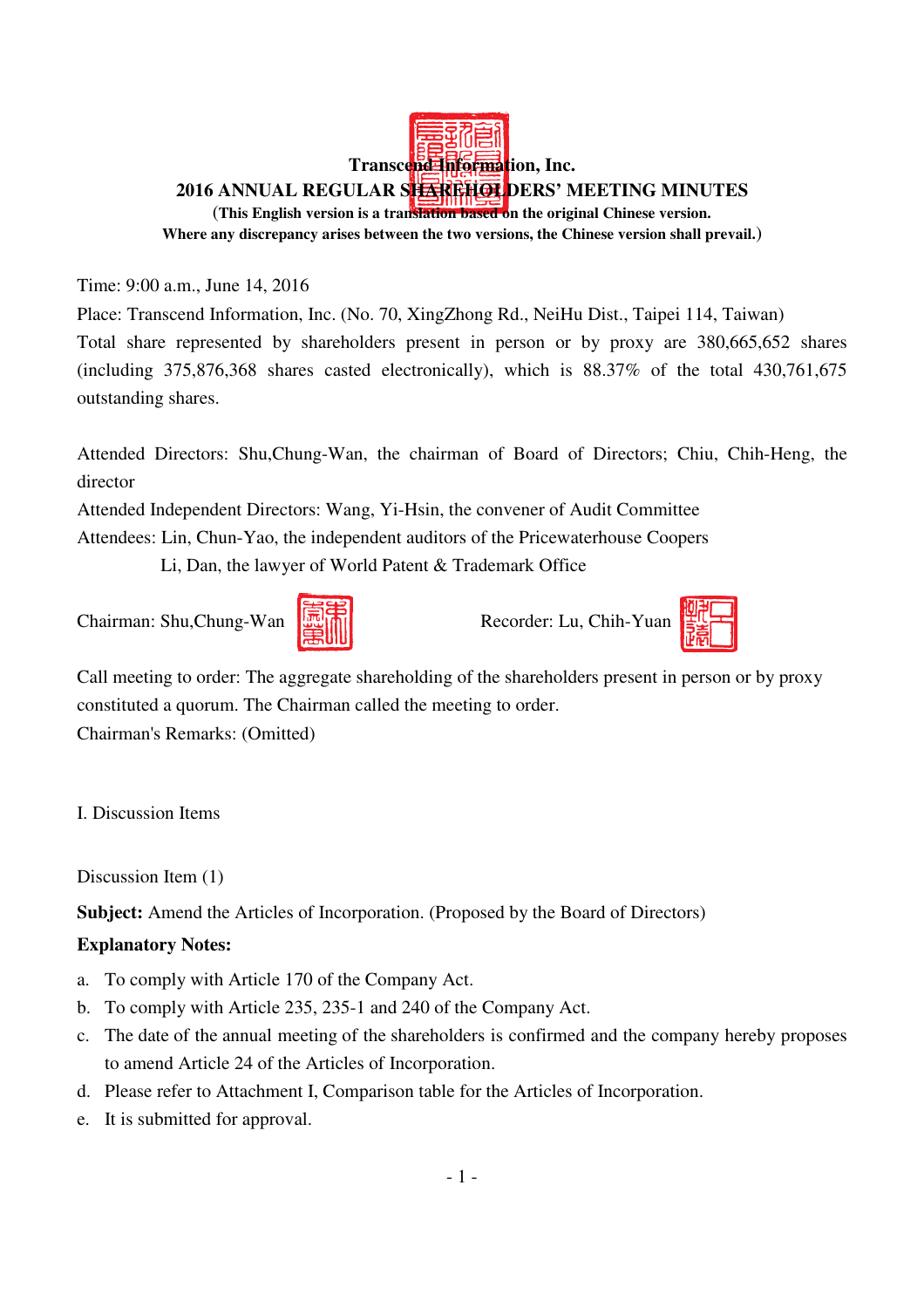#### **Resolution:**

Votes in favor: 315,749,553 votes (including 311,144,252 votes casted electronically), 82.95% of the total represented share present;

Votes against: 313,355 votes (including 313,355 votes casted electronically);

Votes invalid: 0 votes (including 0 votes casted electronically);

Abstention and no votes: 64,602,744 votes (including 64,418,761 votes casted electronically)

Resolved, the above proposal was approved as proposed.

### II. Report Items

(1) The operating result of 2015(Please refer to Attachment II)

(2) Audit Committee's review report(Please refer to Attachment III)

(3) 2015 remuneration report of employees and directors

### **Explanatory Notes:**

The remuneration of 2015 profit to employees would be NTD 35,703,755 (distributed by cash); and that to directors would be NTD 5,040,000. The estimated remuneration to employees is NTD 34,908,959 and the different amount should be NTD 794,796; the estimated remuneration to directors is NTD 6,328,785 and the different amount should be NTD 1,288,785. The difference will be recognized as expense in the statement of income in 2016.

(4) The status of endorsements and guarantees

# **Explanatory Notes:**

The Company provided a guarantee for Transcend Japan Inc. amounting to JPY 2,000,000 thousand, and the actual amount of guarantee draw down is JPY 1,500,000 thousand by the end of 2015. Pursuant to the Company's "Procedures for Endorsement and Guarantee", the limit of guarantee was NTD 8,200,832 thousand (approximate JPY 28,400,000 thousand).

III. Proposed Items

(1) Adoption of 2015 Business Report and Financial Statements (Proposed by the Board of Directors)

# **Explanatory Notes:**

a. The separate financial statement and consolidated financial statement of the Company for the year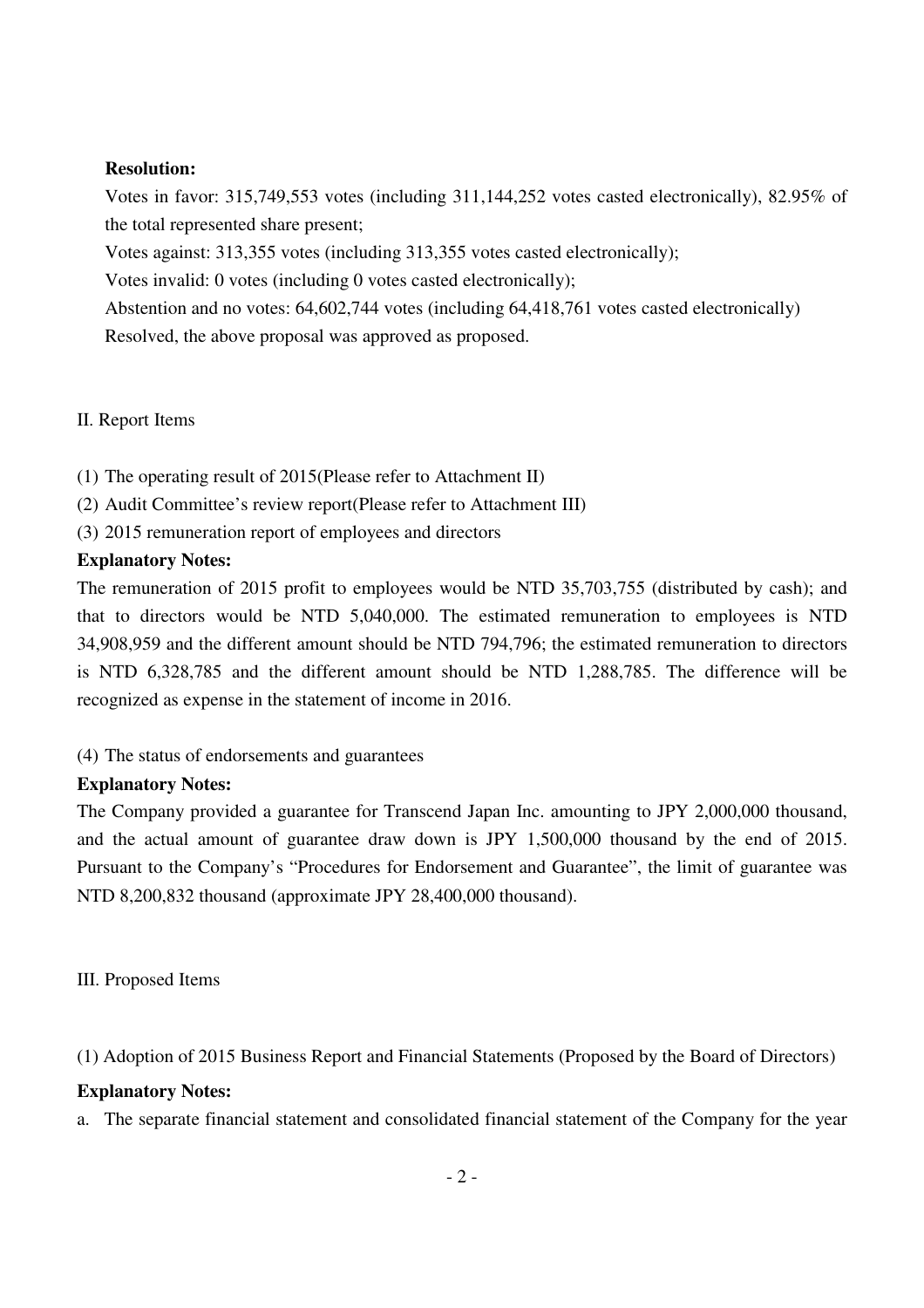of 2015 have been audited by independent auditors, Mr. Chun - Yao, Lin and Mr. Chien - Hung Chou, of the Pricewaterhouse Coopers. The Business Report, Independent Auditors' Report and Financial Statements are hereby also attached. (Please refer to Attachment II  $\cdot$  IV and V)

b. It is submitted for ratification.

#### **Resolution:**

Votes in favor: 316,080,688 votes (including 311,475,387 votes casted electronically), 83.03% of the total represented share present;

Votes against: 2,140 votes (including 2,140 votes casted electronically);

Votes invalid: 0 votes (including 0 votes casted electronically);

Abstention and no votes: 64,582,824 votes (including 64,398,841 votes casted electronically)

Resolved, the above proposal was approved as proposed.

(2) Adoption of the proposal for distribution of 2015 earnings (Proposed by the Board of Directors)

### **Explanatory Notes:**

- a. For appropriations of 2015 earnings, the Company will distribute cash dividend of NTD 2,929,179,390 from the available retained earnings of 2015 after setting aside legal reserve and special reserve.
- b. Please refer to page 4 for the chart of 2015 earnings distribution.
- c. Cash dividends will be distributed proportionately according to shareholders' shares ownership registered in the Common Stockholders' Roster as of the date of record.
- d. To avoid the change in the total amount of common shares outstanding resulting from buyback of company shares, or transfer or cancellation of treasury stock, it is proposed that the Chairman of the Board be authorized to adjust the cash to be distributed to each common share.
- e. It is submitted for ratification.

### **Resolution:**

Votes in favor: 316,083,688 votes (including 311,478,387 votes casted electronically), 83.03% of the total represented share present;

Votes against: 2,140 votes (including 2,140 votes casted electronically);

Votes invalid: 0 votes (including 0 votes casted electronically);

Abstention and no votes: 64,579,824 votes (including 64,395,841 votes casted electronically)

Resolved, the above proposal was approved as proposed.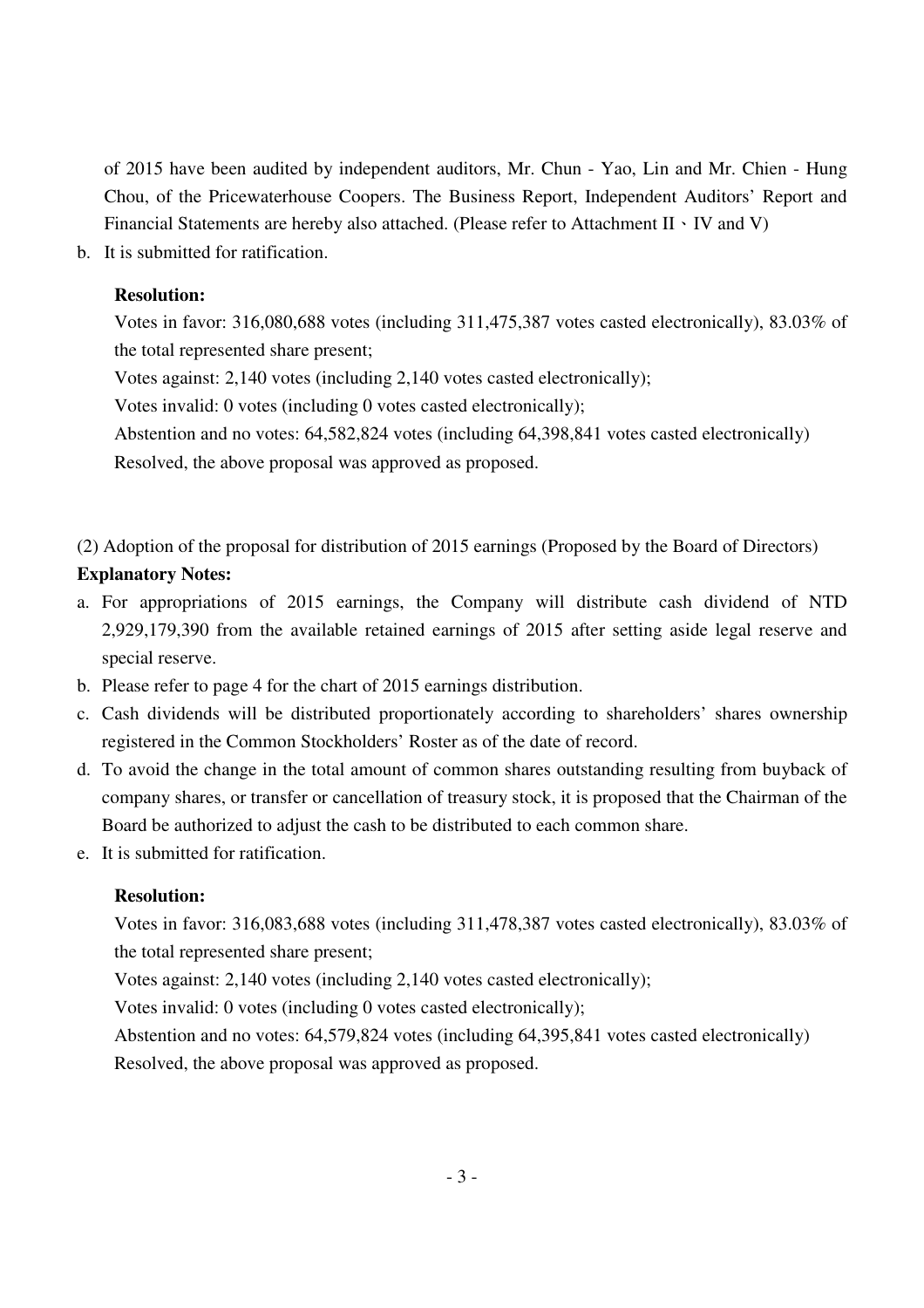# **Transcend Information, Inc. The Chart of 2015 Earnings Distribution For the year ended December 31, 2015 (Expresses in of New Taiwan dollars)**

| <b>Item</b>                                                              | Amount        | <b>Remarks</b>        |
|--------------------------------------------------------------------------|---------------|-----------------------|
| Unappropriated retained earnings at beginning                            | 4,770,705,070 |                       |
| <b>Add:</b> Adjustment on unappropriated earnings for<br>2015            | 2,282,862)    |                       |
| Adjusted unappropriated retained earnings                                | 4,768,422,208 |                       |
| <b>Add:</b> Net income for 2015                                          | 3,221,902,194 |                       |
| <b>Less:</b> Legal reserve $(10\%)$                                      | 322,190,219   |                       |
| <b>Less:</b> Special reserve                                             | 21,690,772    |                       |
| Retained earnings available for appropriation as<br>of December 31, 2015 | 7,646,443,411 |                       |
| <b>Less:</b> Items of distribution -                                     |               | Cash dividend         |
| Cash dividend to shareholders                                            | 2,929,179,390 | (NTD \$6.8 per share) |
| Unappropriated retained earnings at end                                  | 4,717,264,021 |                       |

Chairperson: Shu, Chung-Wan Managerial Officers: Shu, Chung-Cheng

Accounting Officers: Lu, Chih-Yuan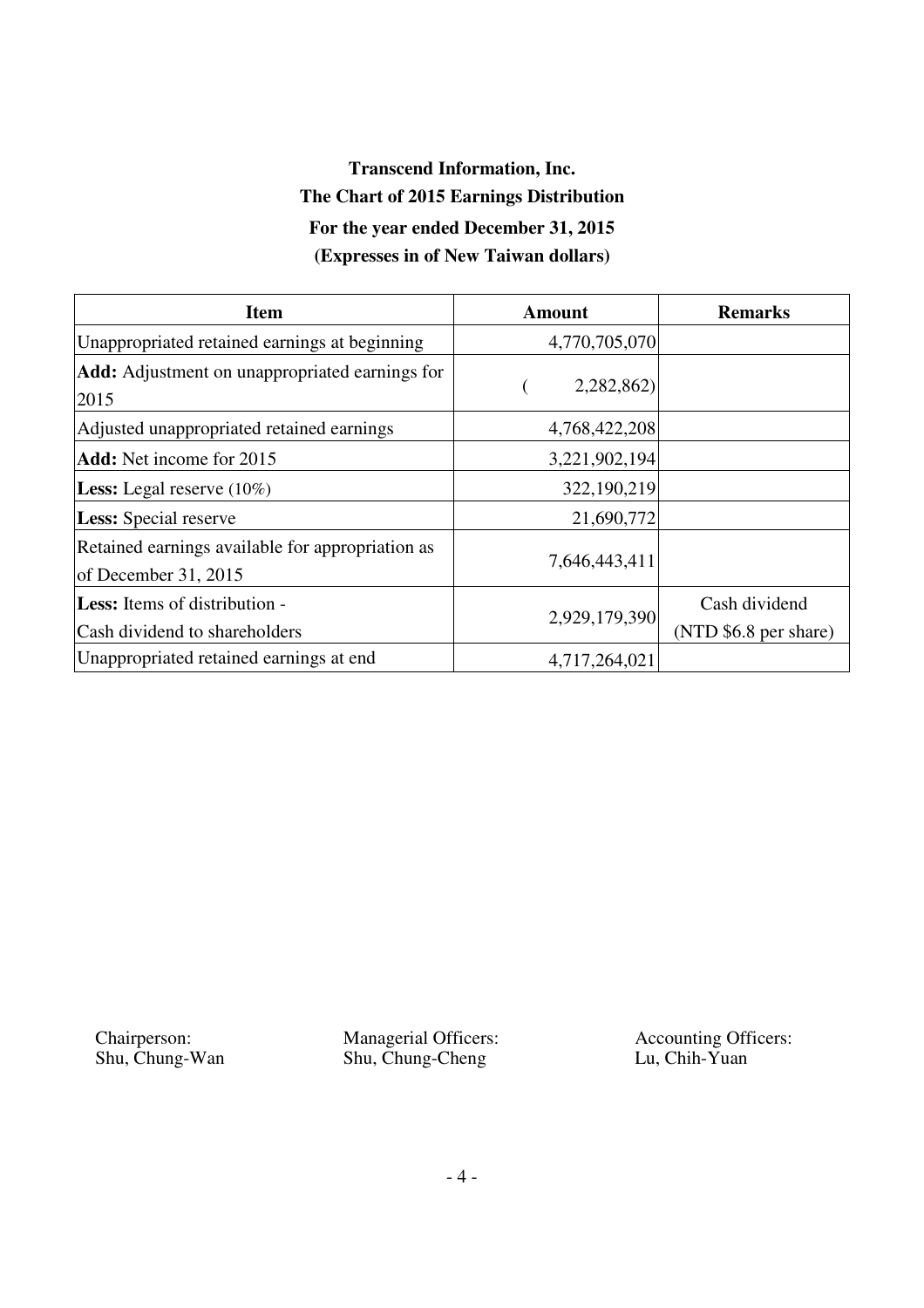# IV. Special Motions

There is no special motion, the meeting was adjourned.

V. Meeting Adjourned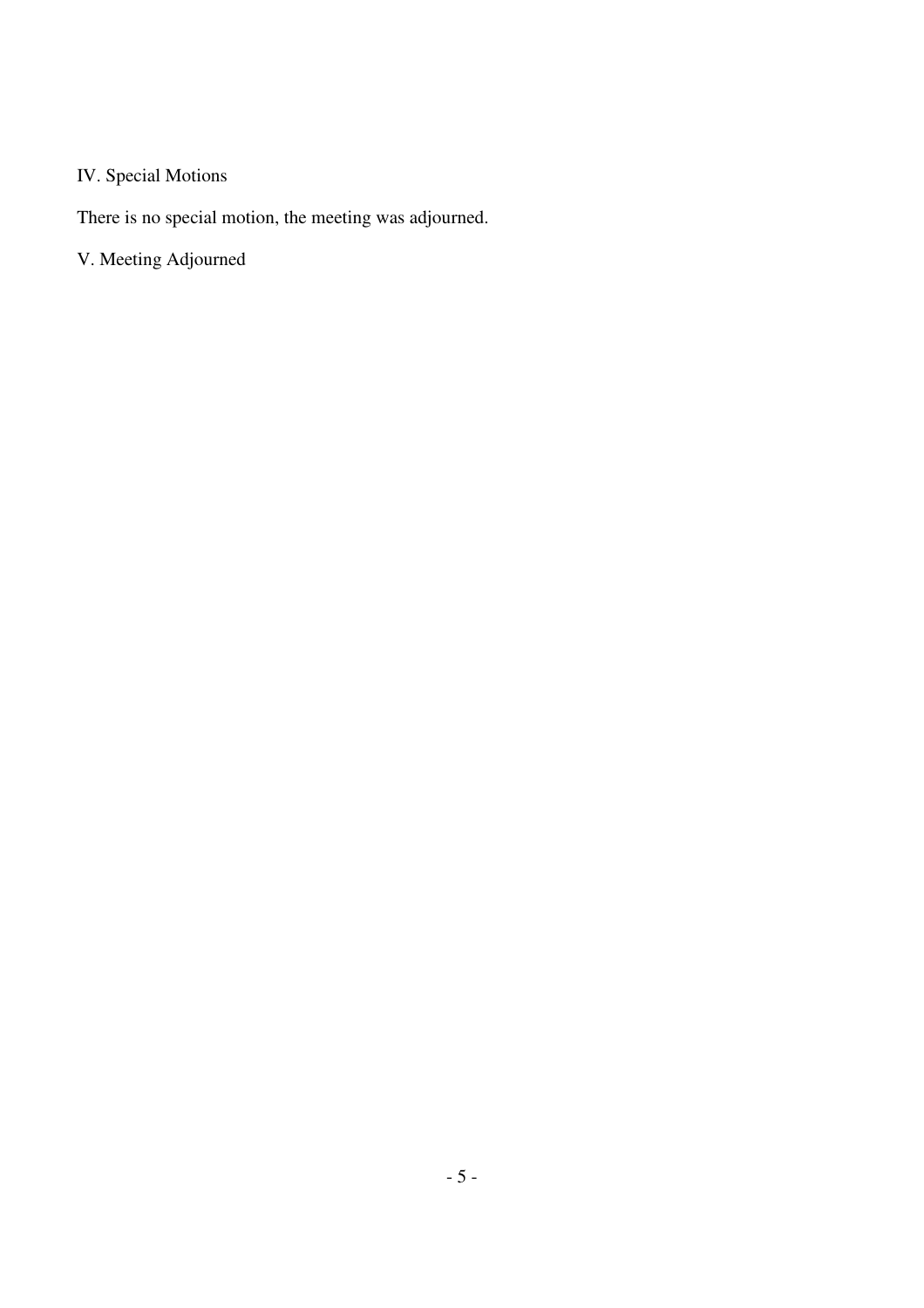### **Attachment I**

# TRANSCEND INFORMATION INC.

## COMPARISON TABLE FOR THE "ARTICLES OF INCORPORATION"

| Proposed Amendment                          | Currently in Effect                         | Explanation                               |
|---------------------------------------------|---------------------------------------------|-------------------------------------------|
| <b>Section III - Shareholders' meetings</b> | <b>Section III - Shareholders' meetings</b> | To comply with Article 170 of the         |
| Article 9:                                  | Article 9:                                  | Company Act.                              |
| Shareholders' meetings of the               | Shareholders' meetings of the               |                                           |
| Corporation are of two types, namely:       | Corporation are of two types, namely:       |                                           |
| $(1)$ regular meetings and $(2)$ special    | $(1)$ regular meetings and $(2)$ special    |                                           |
| meetings.                                   | meetings.                                   |                                           |
| Regular meetings shall be convened at       | Regular meetings shall be convened          |                                           |
| least once a year, and within 6 months      | within 6 months after the close of each     |                                           |
| after the close of each fiscal year.        | fiscal year. Special meetings may be        |                                           |
| Special meetings shall be convened in       | convened in accordance with                 |                                           |
| accordance with applicable laws and         | applicable laws and regulations             |                                           |
| regulations whenever necessary.             | whenever necessary. Written notices         |                                           |
| Written notices shall be sent to all        | shall be sent to all shareholders for the   |                                           |
| shareholders, at least 30 days in           | convening of shareholders' meetings,        |                                           |
| advance; and at least 15 days in            | at least 30 days in advance, in case of     |                                           |
| advance, in case of special meetings.       | regular meetings; and at least 15 days      |                                           |
|                                             | in advance, in case of special meetings.    |                                           |
| <b>Section VI - Accounting</b>              | <b>Section VI - Accounting</b>              | For the trend for expenditure of          |
| Article 22:                                 | Article 22:                                 | employee bonus shares, employees are      |
| If the Company has earnings after the       | If the Company has earnings after the       | not the subject of earnings distribution. |
| annual final accounting, it shall pay       | annual final accounting, it shall be        | To comply with Article 235, 235-1 and     |
| remuneration to employees at the            | allocated in the following order:           | 240 of the Company Act, an fixed          |
| minimum of $1\%$ of the profit, and pay     | 1. To pay taxes.                            | amount or ratio of distributable profit   |
| remuneration to directors at the            | 2. To cover accumulated losses, if any.     | by the current year as employees' and     |
| maximum of 0.2% of the profit.              | 3. To appropriate 10% legal reserve         | directors' compensation shall be          |
| However, the Company's accumulated          | unless the total legal reserve              | definitely specified in the Articles of   |
| losses shall have been covered.             | accumulated has already reached the         | Incorporation.                            |
| Employees' remuneration could be            | amount of the Company's authorized          | To comply with Rule No.                   |
| paid by cash or stock, and in the event     | capital.                                    | 10402427800 issued by the MEA, the        |
| of stock payment, employees shall           | 4. To set aside special reserve in          | Company shall definitely specify a        |
| mean the Company's employees and            | accordance with the regulations             | maximum ratio of distributable profit     |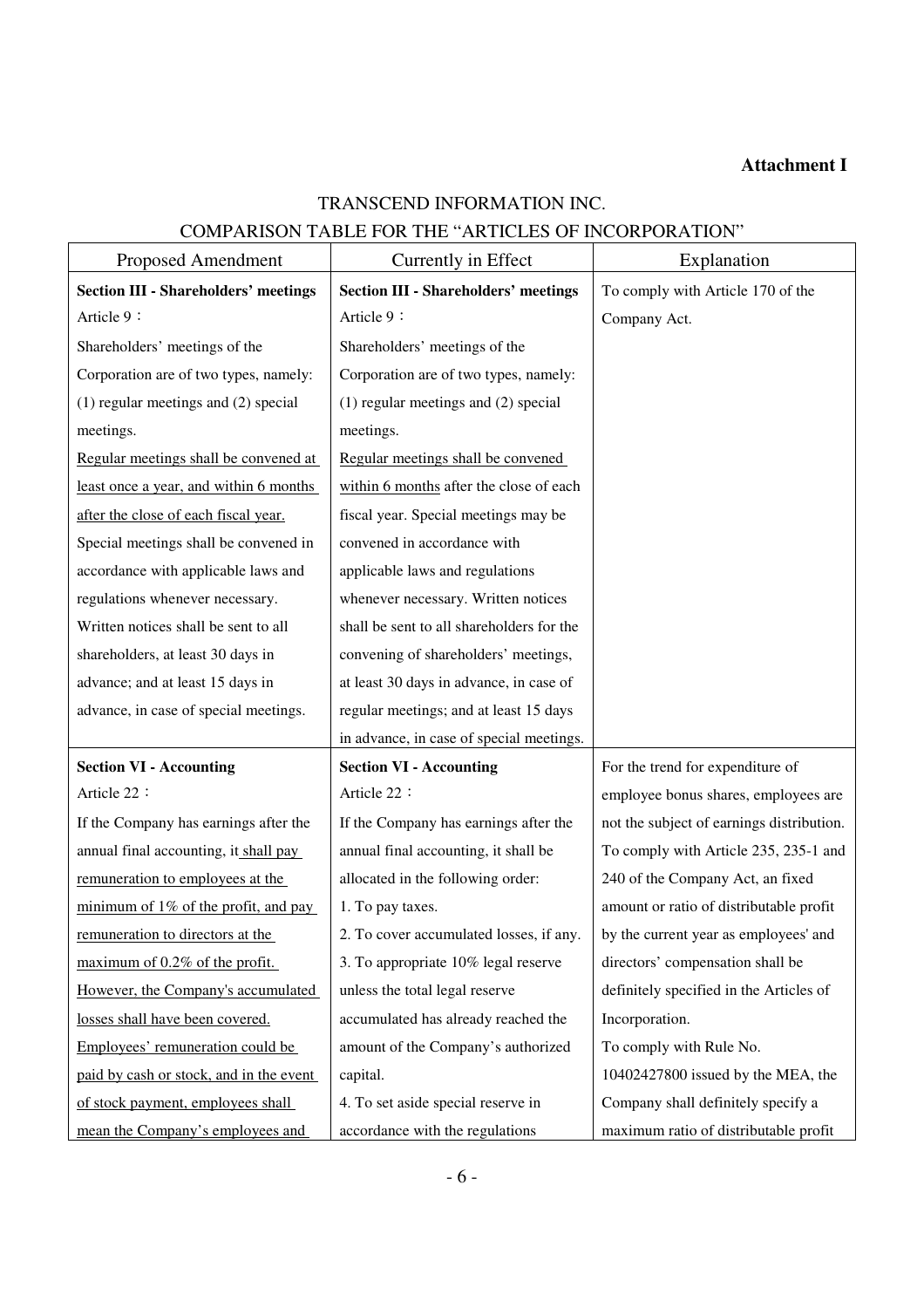| Proposed Amendment                    | Currently in Effect                       | Explanation                             |  |  |  |
|---------------------------------------|-------------------------------------------|-----------------------------------------|--|--|--|
| employees serving with affiliates who | 5. To reserve certain amount, on the      | by the current year as directors'       |  |  |  |
| meet specific requirements. Such      | premise that there is no effect on the    | compensation.                           |  |  |  |
| specific requirements shall be        | Company's normal operations and no        | The Policy about employees' and         |  |  |  |
| prescribed by the board of directors. | violation of regulations, for             | directors' compensation is defined in   |  |  |  |
|                                       | maintaining stability of dividends.       | Article 22; the original Paragraph 1 to |  |  |  |
|                                       | 6. To pay remuneration to directors       | 5 and 8 of Article 22 are defined in    |  |  |  |
|                                       | and supervisors at 0.2% of the balance    | Article 22-1; original Article 22-1 is  |  |  |  |
|                                       | after withholding the amounts under       | defined in Article 22-2                 |  |  |  |
|                                       | subparagraphs $1$ to $5$ .                |                                         |  |  |  |
|                                       | 7. To pay bonus to employees at 1%        |                                         |  |  |  |
|                                       | minimum of the balance after              |                                         |  |  |  |
|                                       | withholding the amounts under             |                                         |  |  |  |
|                                       | subparagraphs 1 to 5. (The employees      |                                         |  |  |  |
|                                       | to receive stock bonus may include        |                                         |  |  |  |
|                                       | Transcend's employees and employees       |                                         |  |  |  |
|                                       | serving with affiliates who meet          |                                         |  |  |  |
|                                       | specific requirements. Such specific      |                                         |  |  |  |
|                                       | requirements shall be prescribed by the   |                                         |  |  |  |
|                                       | board of directors.)                      |                                         |  |  |  |
|                                       | 8. For any remainder, the board of        |                                         |  |  |  |
|                                       | directors shall propose allocation ratios |                                         |  |  |  |
|                                       | and propose them at the shareholders'     |                                         |  |  |  |
|                                       | meeting.                                  |                                         |  |  |  |
|                                       | Regarding the special reserve under       |                                         |  |  |  |
|                                       | subparagraphs 4, the Company shall        |                                         |  |  |  |
|                                       | set aside special reserve, equal to the   |                                         |  |  |  |
|                                       | debit balance which happen at the         |                                         |  |  |  |
|                                       | current year on other equity items        |                                         |  |  |  |
|                                       | (including Unrealized loss on financial   |                                         |  |  |  |
|                                       | instrument, cumulative translation        |                                         |  |  |  |
|                                       | adjustment, and unrecognized pension      |                                         |  |  |  |
|                                       | cost, which can be combined if there      |                                         |  |  |  |
|                                       | are unrealized gain.), from the current   |                                         |  |  |  |
|                                       | earnings after tax and unappropriated     |                                         |  |  |  |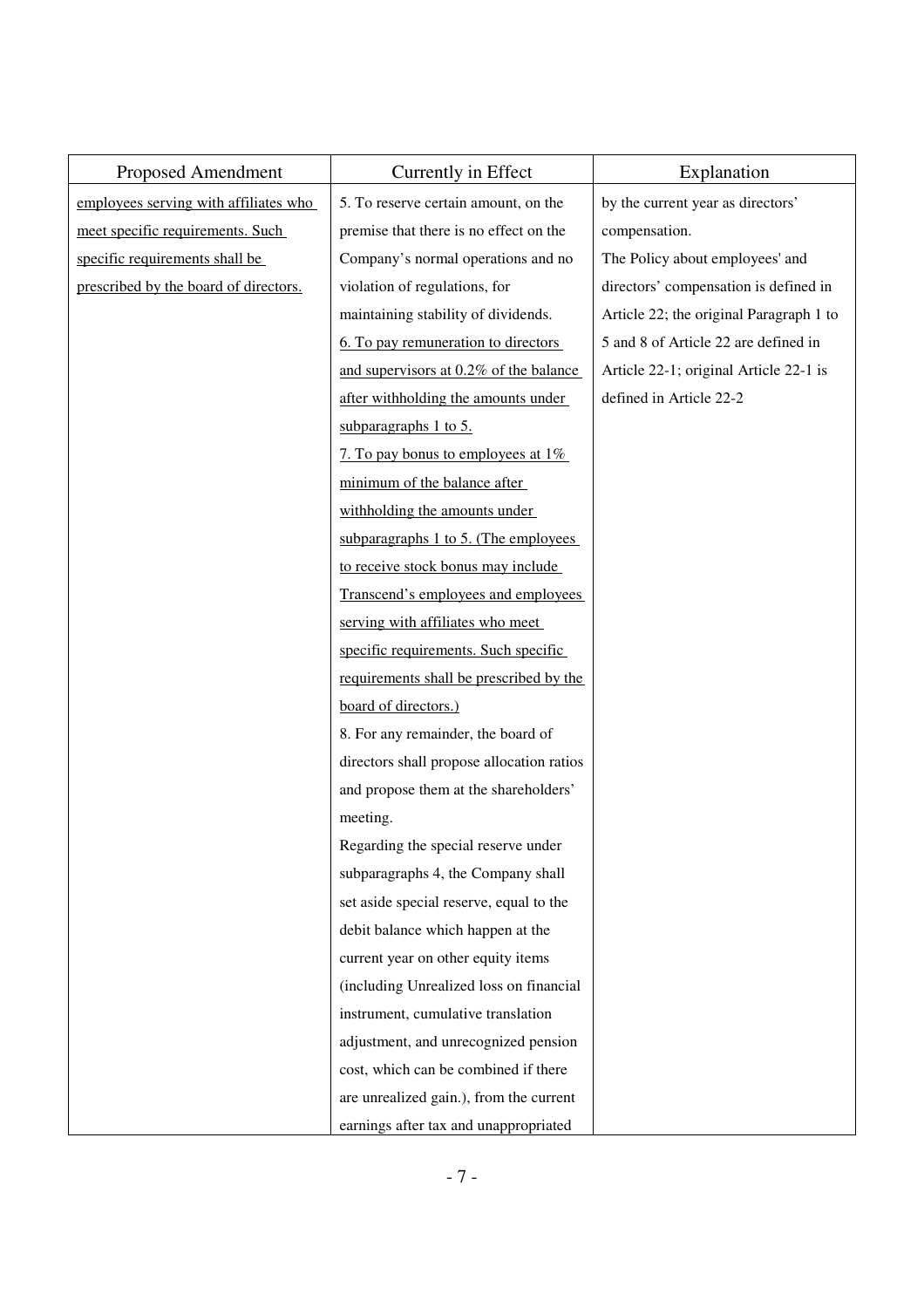| Proposed Amendment                        | Currently in Effect                     | Explanation                               |
|-------------------------------------------|-----------------------------------------|-------------------------------------------|
|                                           | retained earnings prior year. If the    |                                           |
|                                           | debit balance is cumulative before, the |                                           |
|                                           | Company shall set aside special         |                                           |
|                                           | reserve not to distribute it from the   |                                           |
|                                           | unappropriated retained earnings prior  |                                           |
|                                           | year. When debit balance on other       |                                           |
|                                           | equity items is reversed subsequently,  |                                           |
|                                           | the reversed amount could be included   |                                           |
|                                           | in the distributable earnings.          |                                           |
| Article 22-1                              | Original Paragraph 1 to 5 and 8 of      | For the trend for expenditure of          |
| If the Company has earnings after the     | Article 22.                             | employee bonus shares, employees are      |
| annual final accounting, it shall be      |                                         | not the subject of earnings distribution. |
| allocated in the following order:         |                                         | To comply with Article 235, 235-1 and     |
| 1. To pay taxes.                          |                                         | 240 of the Company Act, an fixed          |
| 2. To cover accumulated losses, if any.   |                                         | amount or ratio of distributable profit   |
| 3. To appropriate 10% legal reserve       |                                         | by the current year as employees' and     |
| unless the total legal reserve            |                                         | directors' compensation shall be          |
| accumulated has already reached the       |                                         | definitely specified in the Articles of   |
| amount of the Company's authorized        |                                         | Incorporation.                            |
| capital.                                  |                                         | To comply with Rule No.                   |
| 4. To set aside special reserve in        |                                         | 10402427800 issued by the MEA, the        |
| accordance with the regulations           |                                         | Company shall definitely specify a        |
| 5. To reserve certain amount, on the      |                                         | maximum ratio of distributable profit     |
| premise that there is no effect on the    |                                         | by the current year as directors'         |
| Company's normal operations and no        |                                         | compensation.                             |
| violation of regulations, for             |                                         | The Policy about employees' and           |
| maintaining stability of dividends.       |                                         | directors' compensation is defined in     |
| 6. For any remainder, the board of        |                                         | Article 22; the original Paragraph 1 to   |
| directors shall propose allocation ratios |                                         | 5 and 8 of Article 22 are defined in      |
| and propose them at the shareholders'     |                                         | Article 22-1; original Article 22-1 is    |
| meeting.                                  |                                         | defined in Article 22-2                   |
| Regarding the special reserve under       |                                         |                                           |
| subparagraphs 4, the Company shall        |                                         |                                           |
| set aside special reserve, equal to the   |                                         |                                           |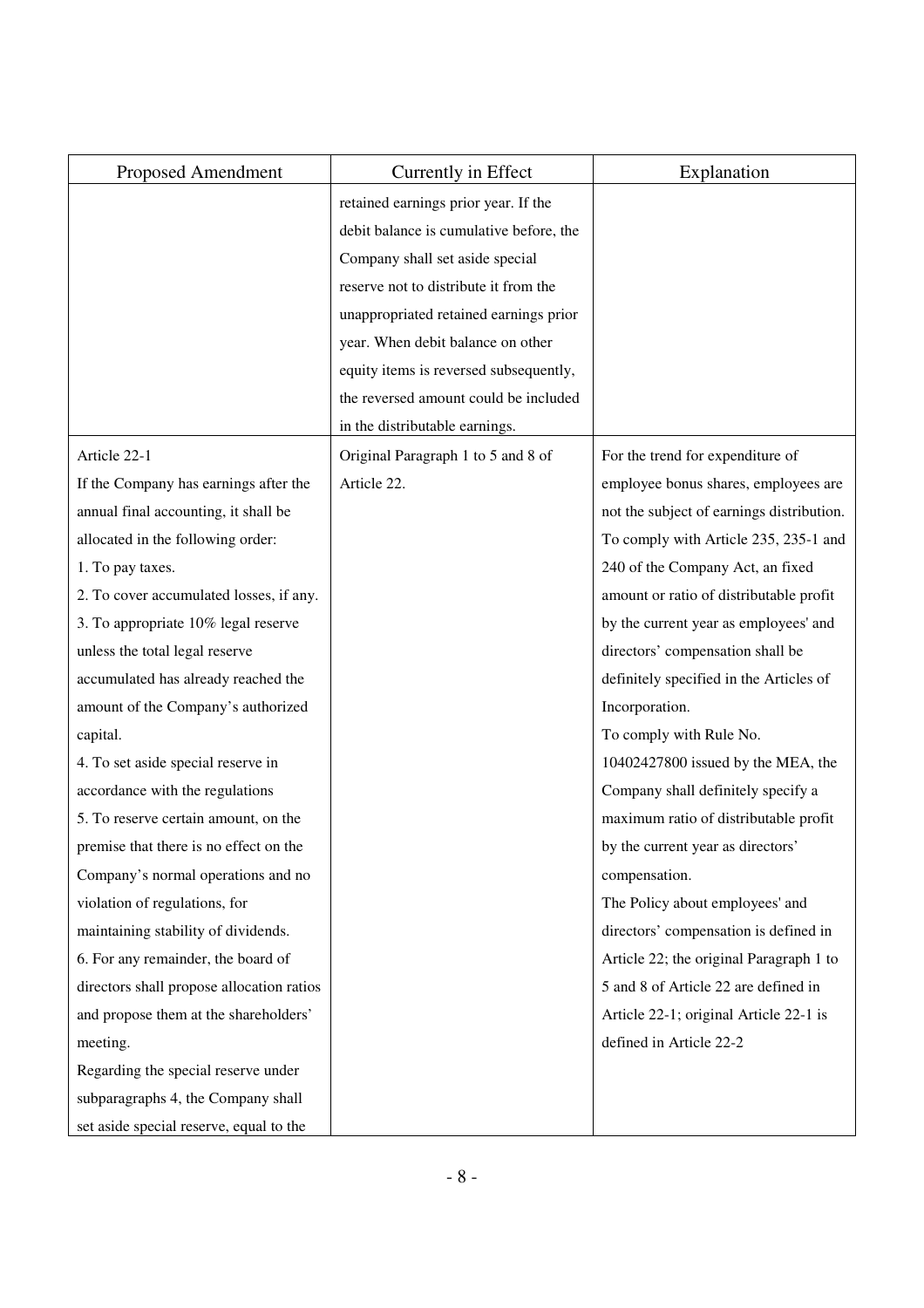| Proposed Amendment                      | Currently in Effect    | Explanation                               |
|-----------------------------------------|------------------------|-------------------------------------------|
| debit balance which happens at the      |                        |                                           |
| current year on other equity items      |                        |                                           |
| (including Unrealized loss on financial |                        |                                           |
| instrument, cumulative translation      |                        |                                           |
| adjustment, and unrecognized pension    |                        |                                           |
| cost, which can be combined if there    |                        |                                           |
| are unrealized gain.), from the current |                        |                                           |
| earnings after tax and unappropriated   |                        |                                           |
| retained earnings prior year. If the    |                        |                                           |
| debit balance is cumulative before, the |                        |                                           |
| Company shall set aside special         |                        |                                           |
| reserve not to distribute it from the   |                        |                                           |
| unappropriated retained earnings prior  |                        |                                           |
| year. When debit balance on other       |                        |                                           |
| equity items is reversed subsequently,  |                        |                                           |
| the reversed amount could be included   |                        |                                           |
| in the distributable earnings.          |                        |                                           |
|                                         |                        |                                           |
| Article 22-2                            | Original Article 22-1. | For the trend for expenditure of          |
| The Company distributes dividends       |                        | employee bonus shares, employees are      |
| taking into consideration the           |                        | not the subject of earnings distribution. |
| Company's economic environment and      |                        | To comply with Article 235, 235-1 and     |
| growth phases, future demands of        |                        | 240 of the Company Act, an fixed          |
| funds, long-term financial planning,    |                        | amount or ratio of distributable profit   |
| and the cash flows that the             |                        | by the current year as employees' and     |
| stockholders desire. Cash dividends     |                        | directors' compensation shall be          |
| shall account for at least 5% of the    |                        | definitely specified in the Articles of   |
| total dividend distributed.             |                        | Incorporation.                            |
|                                         |                        | To comply with Rule No.                   |
|                                         |                        | 10402427800 issued by the MEA, the        |
|                                         |                        | Company shall definitely specify a        |
|                                         |                        | maximum ratio of distributable profit     |
|                                         |                        | by the current year as directors'         |
|                                         |                        | compensation.                             |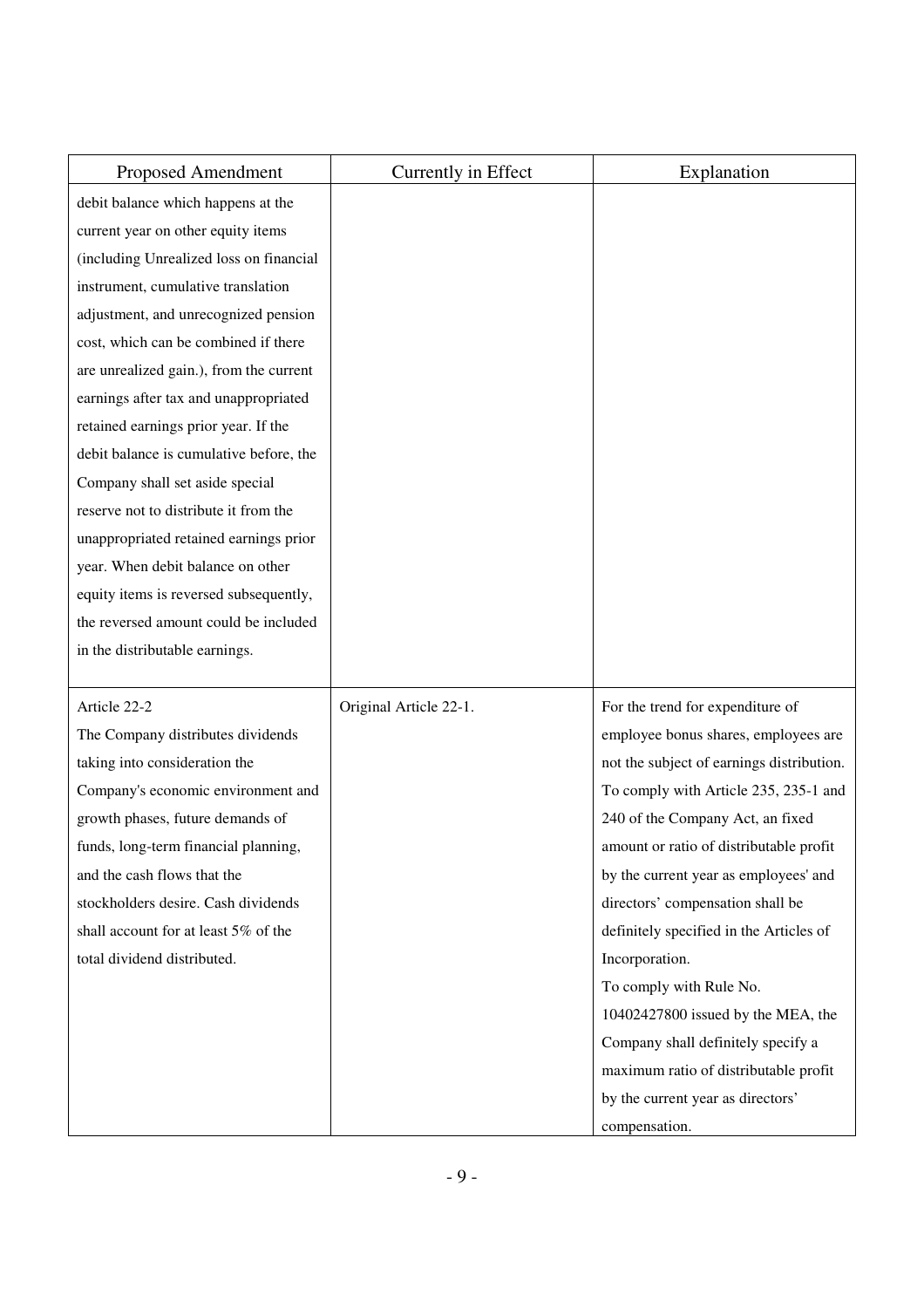| Proposed Amendment                   | Currently in Effect                  | Explanation                                      |
|--------------------------------------|--------------------------------------|--------------------------------------------------|
|                                      |                                      | The Policy about employees' and                  |
|                                      |                                      | directors' compensation is defined in            |
|                                      |                                      | Article 22; the original Paragraph 1 to          |
|                                      |                                      | 5 and 8 of Article 22 are defined in             |
|                                      |                                      | Article 22-1; original Article 22-1 is           |
|                                      |                                      | defined in Article 22-2                          |
| Article 24                           | Article 24                           | Article 9, 22 and 22-1 of the Articles           |
| These Articles of Incorporation were | These Articles of Incorporation were | of Incorporation were amended and                |
| adopted on August 23, 1989.          | adopted on August 23, 1989.          | Article 22-2 of the Articles of                  |
| The first amendment was made on      | The first amendment was made on      | Incorporation was added by the                   |
| January 28, 1991.                    | January 28, 1991.                    | resolution of 5 <sup>th</sup> Board of Directors |
| The second amendment was made on     | The second amendment was made on     | Meeting in 2015.                                 |
| May 25, 1992.                        | May 25, 1992.                        |                                                  |
| The third amendment was made on      | The third amendment was made on      |                                                  |
| September 1, 1992.                   | September 1, 1992.                   |                                                  |
| The fourth amendment was made on     | The fourth amendment was made on     |                                                  |
| July 30, 1994.                       | July 30, 1994.                       |                                                  |
| The fifth amendment was made on      | The fifth amendment was made on      |                                                  |
| June 8, 1995.                        | June 8, 1995.                        |                                                  |
| The sixth amendment was made on      | The sixth amendment was made on      |                                                  |
| July 8, 1997.                        | July 8, 1997.                        |                                                  |
| The seventh amendment was made on    | The seventh amendment was made on    |                                                  |
| August 15, 1997.                     | August 15, 1997.                     |                                                  |
| The eighth amendment was made on     | The eighth amendment was made on     |                                                  |
| September 12, 1997.                  | September 12, 1997.                  |                                                  |
| The ninth amendment was made on      | The ninth amendment was made on      |                                                  |
| June 20, 1998.                       | June 20, 1998.                       |                                                  |
| The 10th amendment was made on       | The 10th amendment was made on       |                                                  |
| September 15, 1998.                  | September 15, 1998.                  |                                                  |
| The 11th amendment was made on       | The 11th amendment was made on       |                                                  |
| June 12, 1999.                       | June 12, 1999.                       |                                                  |
| The 12th amendment was made on       | The 12th amendment was made on       |                                                  |
| April 15, 2000.                      | April 15, 2000.                      |                                                  |
| The 13th amendment was made on       | The 13th amendment was made on       |                                                  |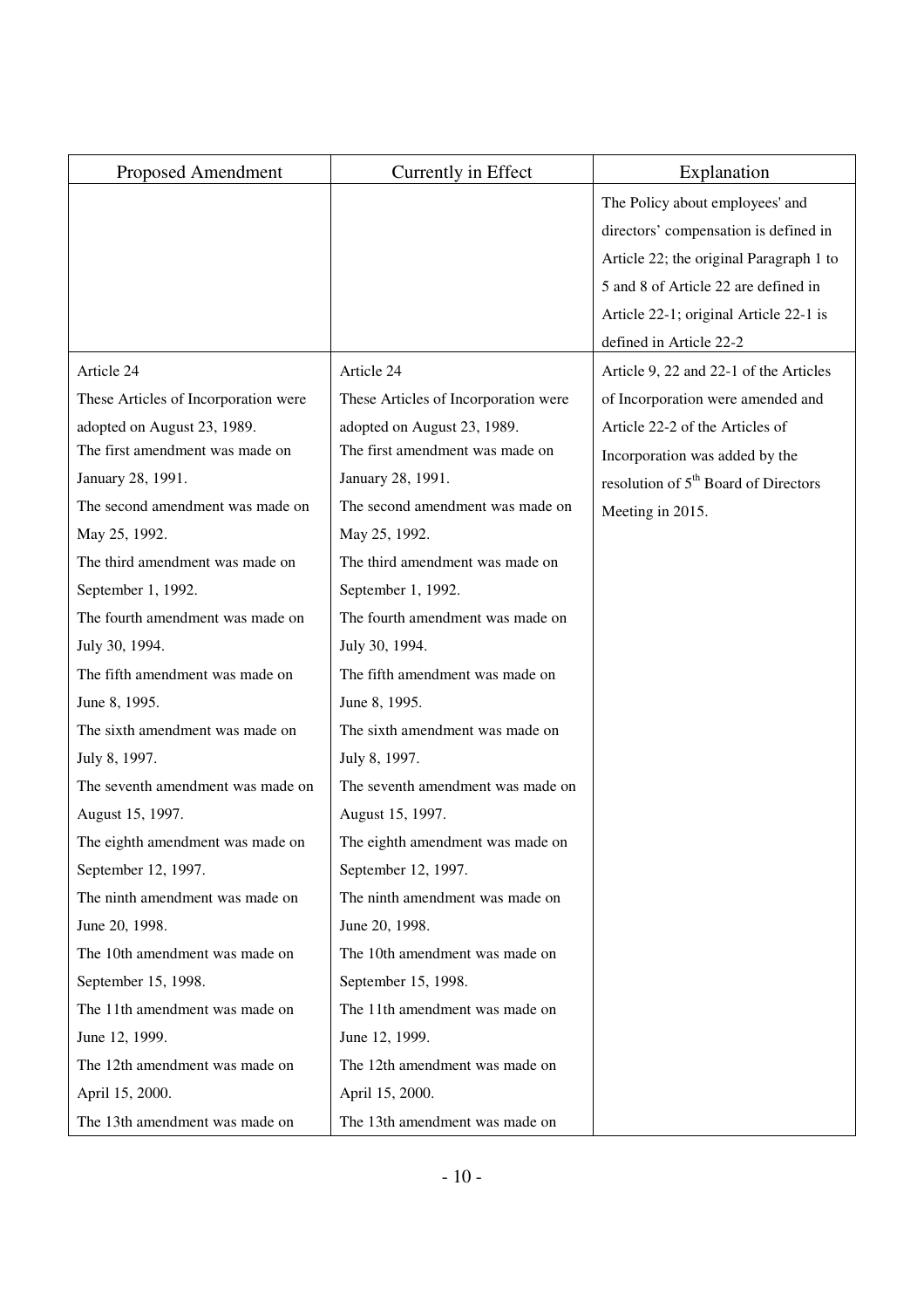| Proposed Amendment             | Currently in Effect            | Explanation |
|--------------------------------|--------------------------------|-------------|
| April 9, 2001.                 | April 9, 2001.                 |             |
| The 14th amendment was made on | The 14th amendment was made on |             |
| June 10, 2002.                 | June 10, 2002.                 |             |
| The 15th amendment was made on | The 15th amendment was made on |             |
| June 3, 2003.                  | June 3, 2003.                  |             |
| The 16th amendment was made on | The 16th amendment was made on |             |
| June 11, 2004.                 | June 11, 2004.                 |             |
| The 17th amendment was made on | The 17th amendment was made on |             |
| June 13, 2005.                 | June 13, 2005.                 |             |
| The 18th amendment was made on | The 18th amendment was made on |             |
| June 14, 2006.                 | June 14, 2006.                 |             |
| The 19th amendment was made on | The 19th amendment was made on |             |
| June 11, 2007.                 | June 11, 2007.                 |             |
| The 20th amendment was made on | The 20th amendment was made on |             |
| June 13, 2008.                 | June 13, 2008.                 |             |
| The 21th amendment was made on | The 21th amendment was made on |             |
| June 16, 2009.                 | June 16, 2009.                 |             |
| The 22th amendment was made on | The 22th amendment was made on |             |
| June 17, 2010.                 | June 17, 2010.                 |             |
| The 23th amendment was made on | The 23th amendment was made on |             |
| June 10, 2011.                 | June 10, 2011.                 |             |
| The 24th amendment was made on | The 24th amendment was made on |             |
| January 5, 2012.               | January 5, 2012.               |             |
| The 25th amendment was made on | The 25th amendment was made on |             |
| June 13, 2013.                 | June 13, 2013.                 |             |
| The 26th amendment was made on | The 26th amendment was made on |             |
| June 12, 2014.                 | June 12, 2014.                 |             |
| The 27th amendment was made on |                                |             |
| June 14, 2016.                 |                                |             |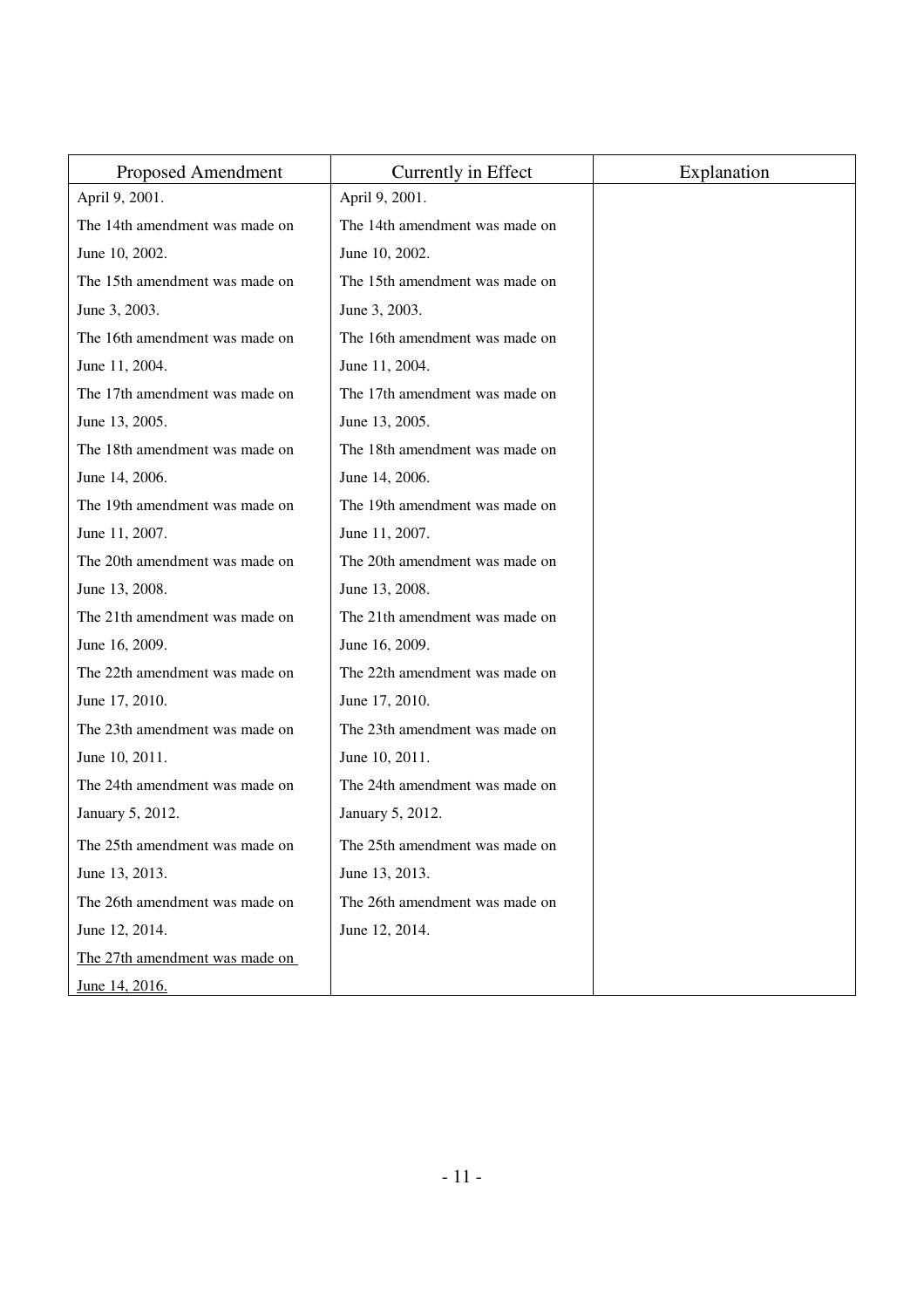#### **Attachment II**

# TRANSCEND INFORMATION INC. BUSINESS REPORT

2015 was a year with significant challenges for memory module industry. As Flash and DRAM market supply exceeded demand, the prices of Flash and DRAM steadily decreased, therefore driving down profit margin of the end-user products. Transcend, as a leading manufacturer of storage and industrial-grade products, has executed our business strategy of deriving a greater portion of revenue from high-margin projects, especially in industrial and embedded applications, and developing new products to fulfill the demands of various applications needs. Despite that memory market was shrinking in 2015, Transcend's profit remained at the leading position in Taiwan. Hereby, we would like to thank our valued shareholders, clients, suppliers and employees for your continued supports of Transcend.

Transcend's consolidated revenue totaled NT\$24.9 billion in 2015. Consolidated gross profit totaled NT\$4.7 billion. Gross profit rate is 18.9 percent. Operating income totaled 3.05 billion. Income before tax totaled 3.71 billion. Net income totaled 3.22 billion. EPS is NT\$ 7.48 calculated at the weighted average of outstanding share capital amounting to 4.3 billion.

With our excellent brand operation, Transcend has been awarded by its innovative products and superior product quality. For the ninth year in a row, Transcend Information appears on Interbrand's Best Taiwan Global Brands ranking. Our cutting-edge products have won Taiwan Excellence Award for eleventh consecutive year. Moreover, Transcend's DrivePro 520 Dual Lens Car Video Recorder and JetDrive Lite Expansion Cards received the prestigious "Good Design Award 2015" for the top design quality.

As a leading brand in the market, Transcend has managed to satisfy the fast-changing industrial environment and demands of customers. This year, the solid state drives (SSD) market is expected to grow due to their advantages over traditional hard disk drives. Since the price of SSD dropped to a sweet spot that stimulate surging demands, Transcend's sales revenue of SSD has reached record high. Meanwhile, by broadening industrial product portfolio and offering customized solutions, Transcend has generated steady profit growth with consistent increase of market share of industrial and embedded applications. In addition to industrial products, we also invest in strategic products such as body cameras and car video recorders to expand the memory applications in the multimedia market.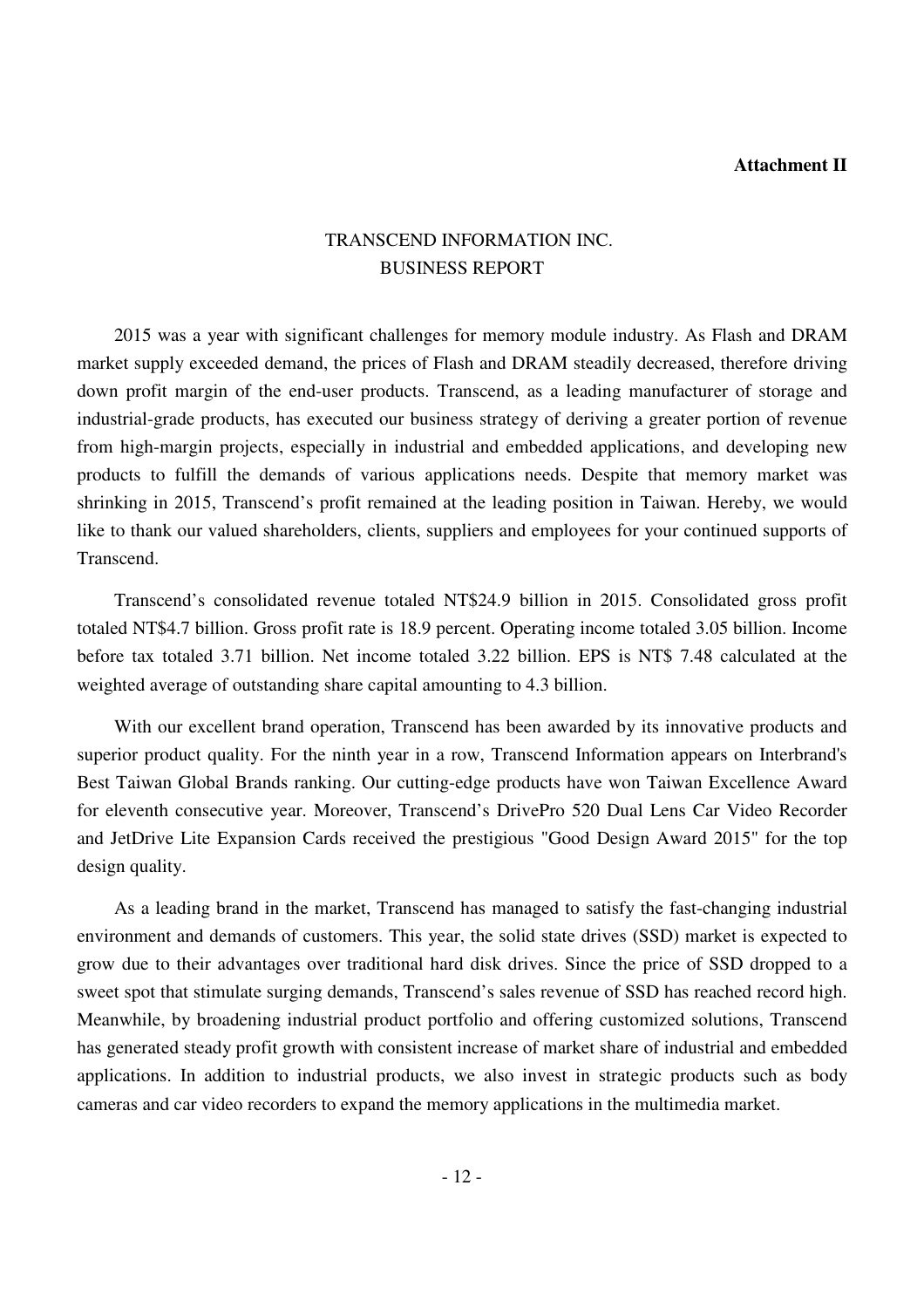Transcend focuses not only on sales performance, but also on corporate social responsibility. Through a concerted effort to strengthen information disclosure, Transcend ranked in the top 20% of listed company on "Corporate Governance Evaluation" conducted by the Securities and Futures Institute (SFI) in 2014. Besides, we have sponsored sport activities in high school and universities, including the High School Basketball League (HBL) and the Black Panther High School Baseball Tournament, for over five years. We also kicked off a long-term Basball Mentoring Program aimed at underprivileged school children last year, expecting to serve as a platform for young promising athletes to fulfill their baseball dreams. Last year was the second year we received the "Sports Activists Award" from the Sports Affairs Council as our continuing contribution to promote sports in Taiwan.

Looking to 2016, memory market will still struggle with the oversupply problem and falling DRAM and NAND Flash prices. Besides, the rising China supply chain competing in the market may also be an influential factor to the future memory industry. Thus, the ability to quickly respond to the market's changing needs is the key to remain a company's revenue and profit.

In addition to implementing effective inventory management and purchasing strategy, Transcend will continue to invest in research and development, as well as provide integrated service to our clients through our 13 branches worldwide. Owing to the drastic drops in SSD pricing and its rising popularity, we think we have a good opportunity for profitable growth during the year to come. Also, we will continue to innovate with strategy product lines in consumer market to fulfill a broad range of multimedia applications.

Here again we sincerely thank all of our shareholders, for your continued support and for the confidence that you have placed in us. We will make every effort to keep Transcend operational excellence and look forward to sharing our progress with you.

Chairman:Shu, Chung-Wan General Manager:Shu, Chung-Cheng Accounting Supervisor:Lu, Chih-Yuan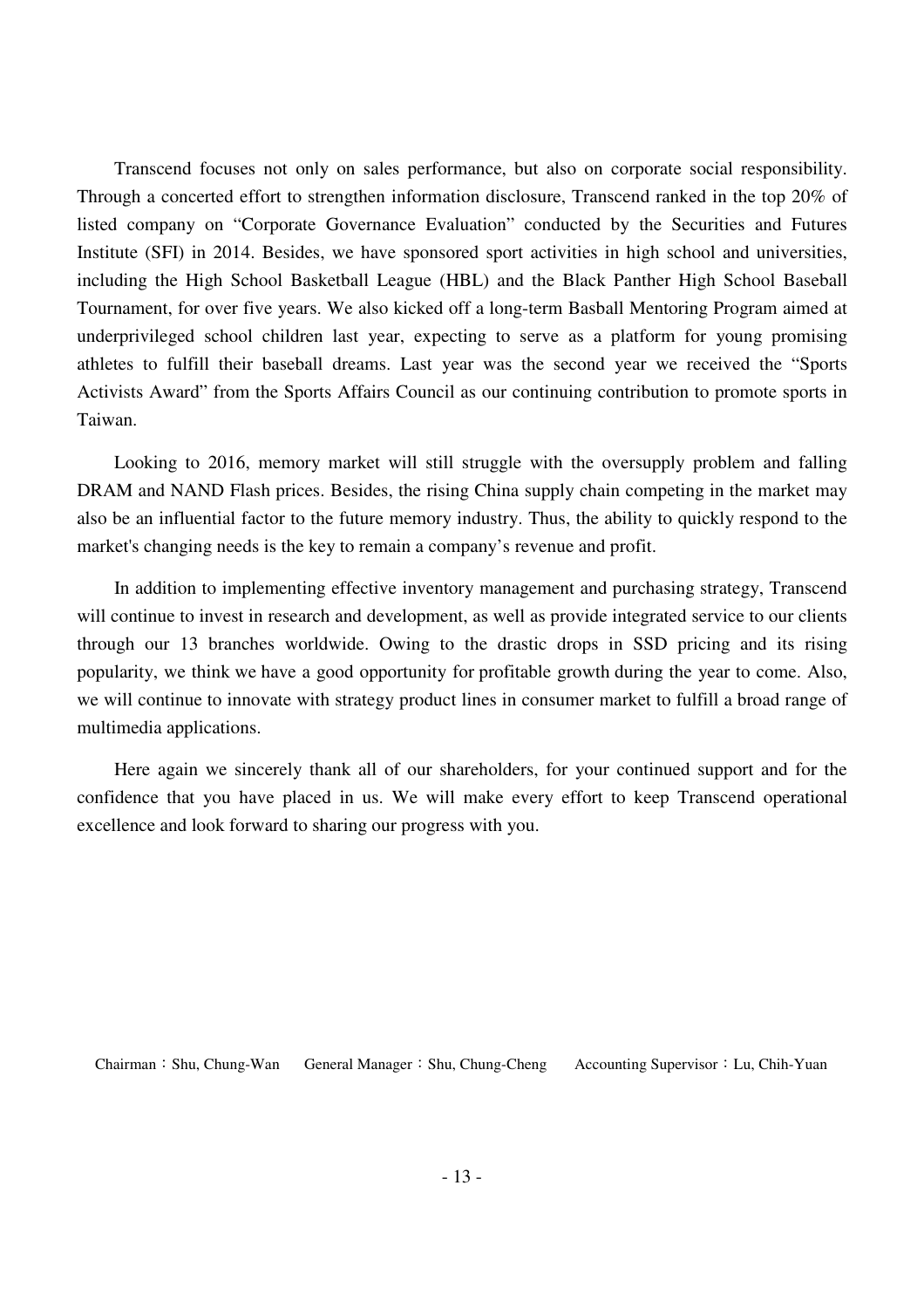#### **Attachment III**

Audit Report of Audit Committee

The Board of Directors has prepared the Company's 2015 Business Report, Financial Statements and Earnings Distribution Proposal. Transcend Corporation's Financial Statements have been audited and certified by Mr. Chun-Yao, Lin and Mr. Chien - Hung Chou, the CPA of the Pricewaterhouse Coopers. The Business Report, Financial Statements and Earnings Distribution Proposal have been reviewed and considered to be complied with relevant rules by the undersigned, the audit committee of Transcend Corporation. Pursuant to Article 14-4 of the Securities and Exchange Act and Article 219 of the Company Act, we hereby submit this report.

The audit Committee of Transcend Corporation

Chairman of the audit Committee: Wang, Yi-Shin

 $47.5$ 

March 10, 2016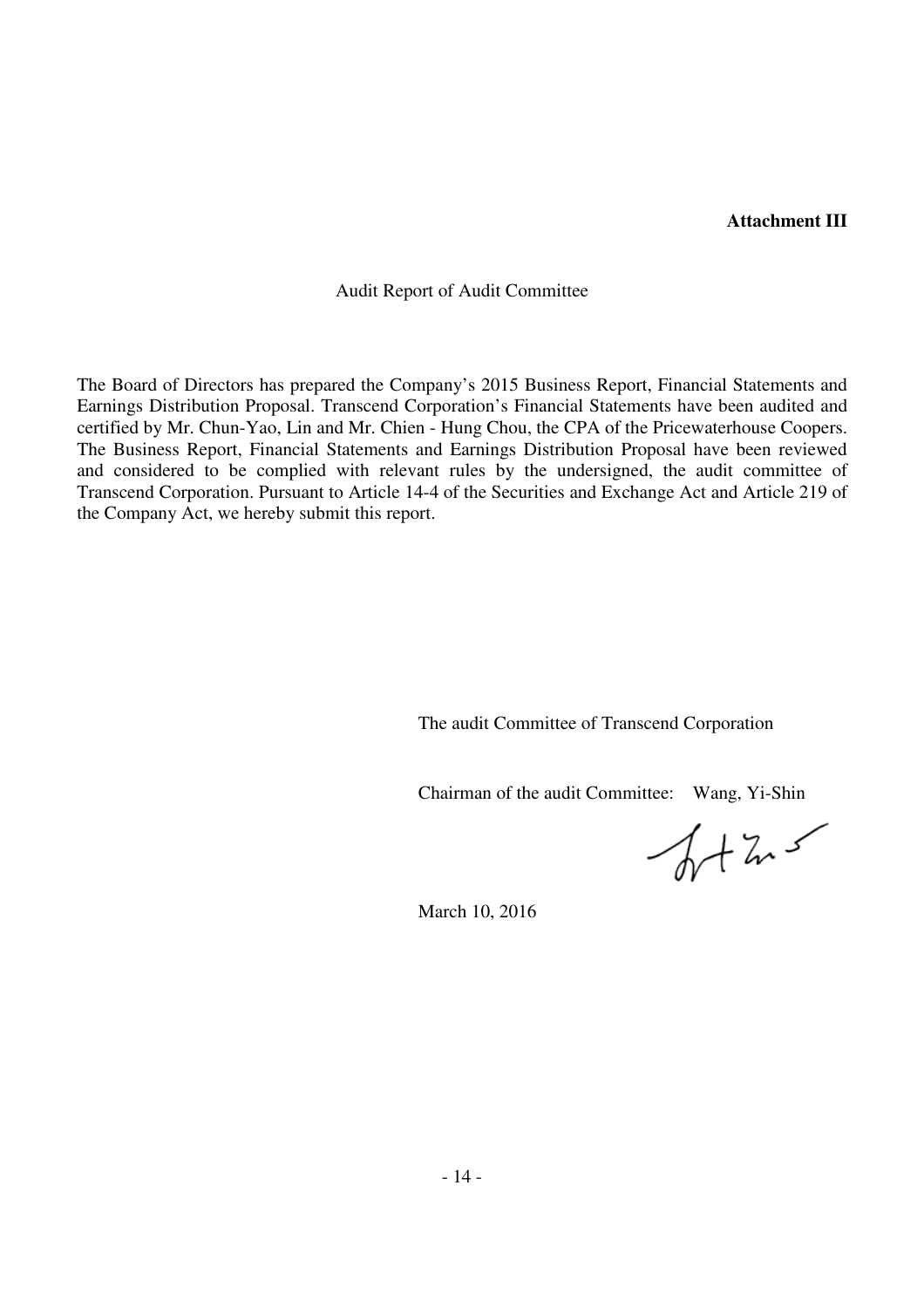#### **Attachment IV**

#### REPORT OF INDEPENDENT ACCOUNTANTS TRANSLATED FROM CHINESE

To the Board of Directors and Stockholders of Transcend Information, Inc.

We have audited the accompanying separate balance sheets of Transcend Information, Inc. as of December 31, 2015 and 2014 and the related separate statements of comprehensive income, of changes in equity, and of cash flows for the years ended December 31, 2015 and 2014. These separate financial statements are the responsibility of the Company's management. Our responsibility is to express an opinion on these consolidated financial statements based on our audits.

We conducted our audits in accordance with the "Regulations Governing Auditing and Attestation of Financial Statements by Certified Public Accountants" and generally accepted auditing standards in the Republic of China. Those standards require that we plan and perform the audit to obtain reasonable assurance about whether the financial statements are free of material misstatement. An audit includes examining, on a test basis, evidence supporting the amounts and disclosures in the financial statements. An audit also includes assessing the accounting principles used and significant estimates made by management, as well as evaluating the overall financial statement presentation. We believe that our audits provide a reasonable basis for our opinion.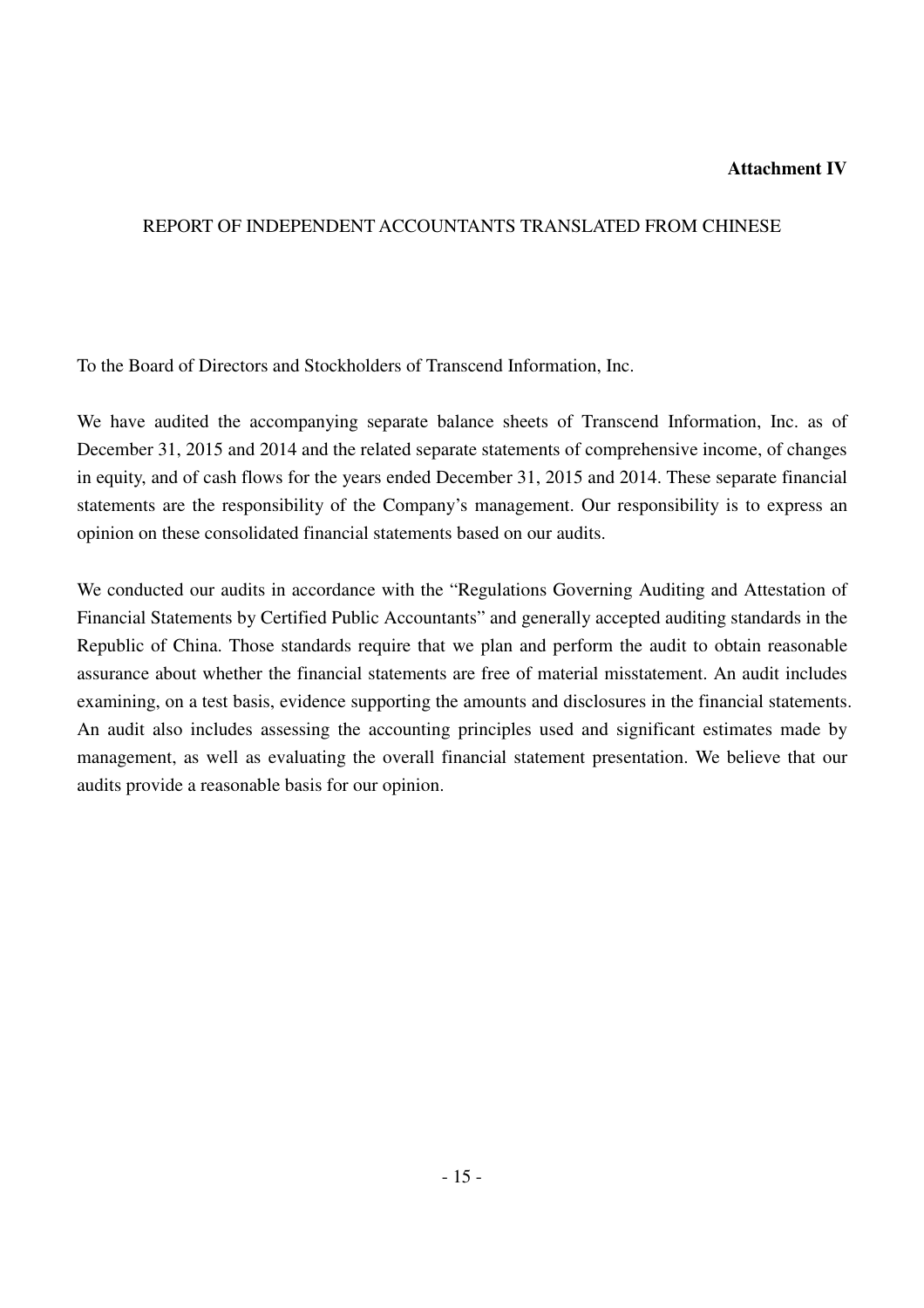In our opinion, the separate financial statements referred to in the first paragraph present fairly, in all material respects, the financial position of Transcend Information, Inc. as of December 31, 2015, and December 31, 2014, and financial performance and cash flows for the years then ended in conformity with the "Rules Governing the Preparation of Financial Statements by Securities Issuers".

March 10, 2016 Taipei, Taiwan Republic of China

<sup>-------------------------------------------------------------------------------------------------------------------------------------------------</sup> The accompanying separate financial statements are not intended to present the financial position and results of operations and cash flows in accordance with accounting principles generally accepted in countries and jurisdictions other than the Republic of China. The standards, procedures and practices in the Republic of China governing the audit of such financial statements may differ from those generally accepted in countries and jurisdictions other than the Republic of China. Accordingly, the accompanying separate financial statements and report of independent accountants are not intended for use by those who are not informed about the accounting principles or auditing standards generally accepted in the Republic of China, and their applications in practice.

As the financial statements are the responsibility of the management, PricewaterhouseCoopers cannot accept any liability for the use of, or reliance on, the English translation or for any errors or misunderstandings that may derive from the translation.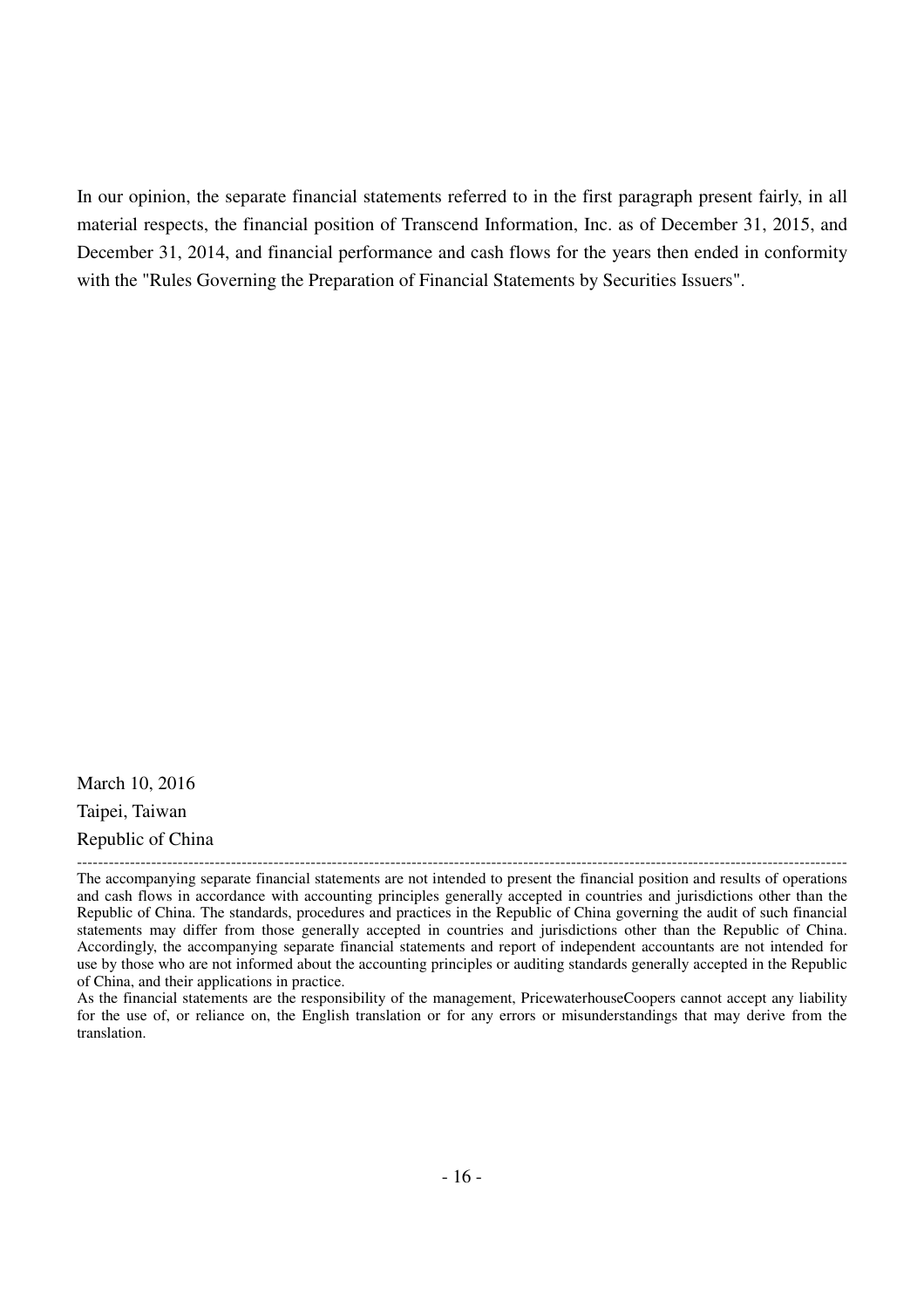#### TRANSCEND INFORMATION, INC. SEPARATE BALANCE SHEETS (Expressed in thousands of New Taiwan Dollars)

|                                         | December 31, 2015 | December 31, 2014<br><b>AMOUNT</b> |                  |                          |
|-----------------------------------------|-------------------|------------------------------------|------------------|--------------------------|
| Assets                                  | <b>AMOUNT</b>     | $\%$                               |                  | $\%$                     |
| <b>Current assets</b>                   |                   |                                    |                  |                          |
| Cash and cash equivalents               | \$<br>10,867,629  | 45                                 | \$<br>10,807,417 | 40                       |
| Current financial assets at fair value  |                   |                                    |                  |                          |
| through profit or loss                  | 15,768            |                                    | 53,545           |                          |
| Current bond investments without active |                   |                                    |                  |                          |
| market                                  | 607,917           | 3                                  | 585,525          | $\overline{c}$           |
| Notes receivable, net                   | 959               |                                    |                  |                          |
| Accounts receivable, net                | 2,000,096         | $\,8$                              | 1,709,341        | 6                        |
| Accounts receivable due from related    |                   |                                    |                  |                          |
| parties, net                            | 914,017           | 4                                  | 1,178,290        | 5                        |
| Other receivables                       | 128,738           | 1                                  | 254,029          | 1                        |
| Inventories, net                        | 4,219,148         | 18                                 | 6,041,633        | 22                       |
| Other current assets                    | 15,568            |                                    | 14,175           | $\overline{\phantom{a}}$ |
| <b>Current Assets</b>                   | 18,769,840        | 79                                 | 20,643,955       | 76                       |
| Non-current assets                      |                   |                                    |                  |                          |
| Available-for-sale financial            |                   |                                    |                  |                          |
| assets-non-current                      | 184,304           | $\mathbf{1}$                       | 232,639          | $\mathbf{1}$             |
| Investments accounted for using equity  |                   |                                    |                  |                          |
| method                                  | 2,928,897         | 12                                 | 4,087,977        | 15                       |
| Property, plant and equipment           | 1,718,153         | $\boldsymbol{7}$                   | 1,798,337        | $\boldsymbol{7}$         |
| Investment property, net                | 213,296           | $\mathbf{1}$                       | 214,878          | $\mathbf{1}$             |
| Deferred tax assets                     | 42,780            |                                    | 64,006           |                          |
| Other non-current assets                | 46,592            | $\overline{\phantom{a}}$           | 88,941           |                          |
| <b>Non-current Assets</b>               | 5,133,950         | $21\,$                             | 6,486,778        | 24                       |
| <b>Total Assets</b>                     | \$<br>23,903,790  | 100                                | \$<br>27,130,733 | $100\,$                  |
|                                         |                   |                                    |                  |                          |

(Continued)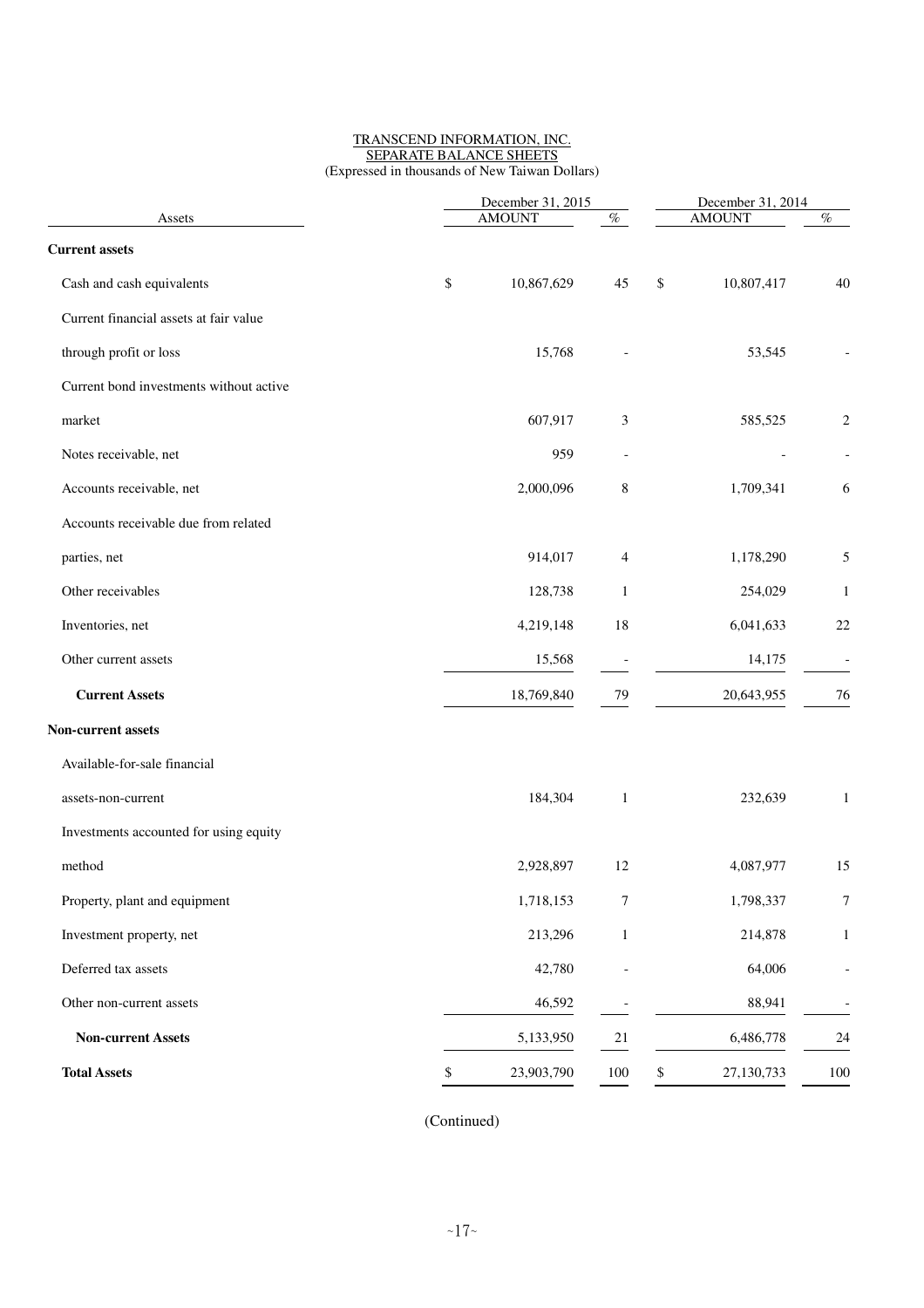#### TRANSCEND INFORMATION, INC. SEPARATE BALANCE SHEETS (Expressed in thousands of New Taiwan Dollars)

| Liabilities and Equity<br><b>Current liabilities</b> |    | December 31, 2015<br><b>AMOUNT</b> | December 31, 2014<br><b>AMOUNT</b><br>$\%$ |                                       |                |
|------------------------------------------------------|----|------------------------------------|--------------------------------------------|---------------------------------------|----------------|
|                                                      |    |                                    | $\%$                                       |                                       |                |
| Short-term borrowings                                | \$ | 492,375                            | 2                                          | \$<br>506,400                         | $\overline{c}$ |
| Financial liabilities at fair value through          |    |                                    |                                            |                                       |                |
| profit or loss - current                             |    | 13                                 |                                            |                                       |                |
| Notes payable                                        |    |                                    |                                            | 7                                     |                |
| Accounts payable                                     |    | 1,495,689                          | 6                                          | 3,090,479                             | 12             |
|                                                      |    |                                    |                                            |                                       |                |
| Accounts payable to related parties                  |    | 566,463                            | 3                                          | 1,679,508                             | 6              |
| Other payables                                       |    | 298,512                            | $\mathbf{1}$                               | 350,741                               | 1              |
| Other payables to related parties                    |    | 86                                 |                                            | 988                                   |                |
| Current tax liabilities                              |    | 269,336                            | $\mathbf{1}$                               | 271,173                               | 1              |
| Other current liabilities                            |    | 2,134                              |                                            | 3,442                                 |                |
| <b>Current Liabilities</b>                           |    | 3,124,608                          | 13                                         | 5,902,738                             | 22             |
| <b>Non-current liabilities</b>                       |    |                                    |                                            |                                       |                |
| Deferred tax liabilities                             |    | 259,110                            | $\mathbf{1}$                               | 485,121                               | $\overline{c}$ |
| Other non-current liabilities                        |    | 17,991                             |                                            | 24,269                                |                |
| <b>Non-current Liabilities</b>                       |    | 277,101                            | $\mathbf{1}$                               | 509,390                               | $\overline{c}$ |
| <b>Total Liabilities</b>                             |    | 3,401,709                          | 14                                         | 6,412,128                             | 24             |
| Share capital                                        |    |                                    |                                            |                                       |                |
| Common stock                                         |    | 4,307,617                          | 18                                         | 4,307,617                             | 16             |
| <b>Capital surplus</b>                               |    |                                    |                                            |                                       |                |
| Capital surplus                                      |    | 4,799,075                          | 20                                         | 4,799,075                             | 18             |
| <b>Retained earnings</b>                             |    |                                    |                                            |                                       |                |
| Legal reserve                                        |    | 3,426,756                          | 14                                         | 3,053,235                             | 11             |
| Unappropriated retained earnings                     |    | 7,990,324                          | 34                                         | 8,504,167                             | 31             |
| Other equity interest                                |    |                                    |                                            |                                       |                |
| Other equity interest                                |    | 21,691)                            |                                            | 54,511                                |                |
| <b>Total Equity</b>                                  |    | 20,502,081                         | 86                                         | 20,718,605                            | 76             |
| <b>Commitments and contingent liabilities</b>        |    |                                    |                                            |                                       |                |
| <b>Significant subsequent event</b>                  |    |                                    |                                            |                                       |                |
| <b>Total Liabilities and Equity</b>                  | \$ | 23,903,790                         | 100                                        | $\sqrt[6]{\frac{1}{2}}$<br>27,130,733 | 100            |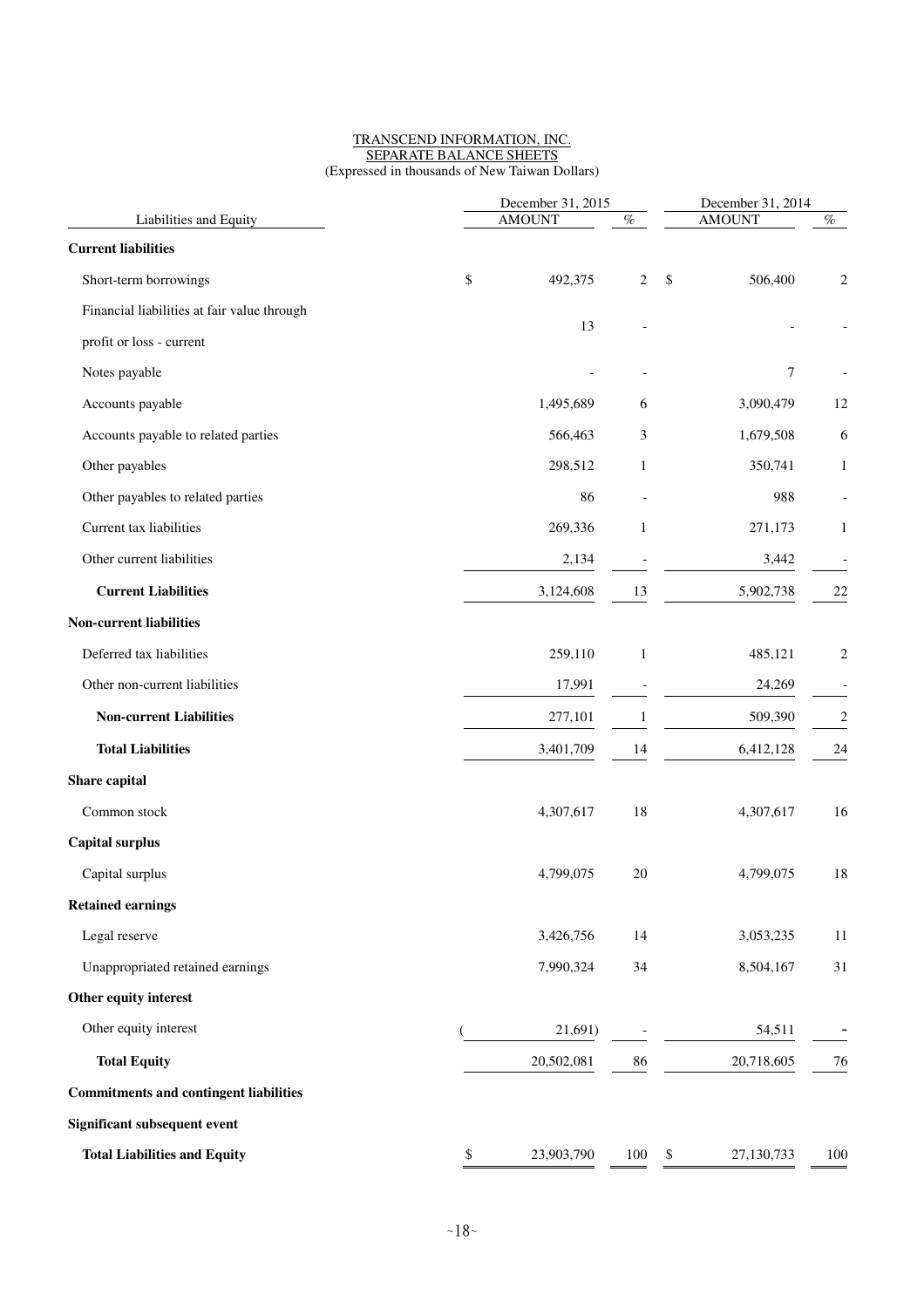#### TRANSCEND INFORMATION, INC. SEPARATE STATEMENTS OF INCOME (Expressed in thousands of New Taiwan Dollars, except Earnings Per Share)

|                                          | For the years ended December 31, |               |                              |                |                       |  |  |
|------------------------------------------|----------------------------------|---------------|------------------------------|----------------|-----------------------|--|--|
|                                          |                                  | 2015          |                              | 2014           |                       |  |  |
| Items                                    |                                  | <b>AMOUNT</b> | $\%$                         | <b>AMOUNT</b>  | $\%$                  |  |  |
| <b>Operating Revenue</b>                 | \$                               | 24,021,076    | \$<br>100                    | 26,325,967     | 100                   |  |  |
| <b>Operating Costs</b>                   |                                  | 20, 267, 171) | 84)                          | 21,777,028)    | 83)                   |  |  |
| <b>Gross Profit</b>                      |                                  | 3,753,905     | 16                           | 4,548,939      | 17                    |  |  |
| Unrealized gain from                     |                                  |               |                              |                |                       |  |  |
| intercompany transaction                 |                                  | 34,559)       | $\qquad \qquad \blacksquare$ | 70,857)        |                       |  |  |
| Realized gain from intercompany          |                                  |               |                              |                |                       |  |  |
| transaction                              |                                  | 70,857        |                              | 87,889         |                       |  |  |
| <b>Gross Profit, net</b>                 |                                  | 3,790,203     | 16                           | 4,565,971      | 17                    |  |  |
| <b>Operating Expenses</b>                |                                  |               |                              |                |                       |  |  |
| Sales and marketing expenses             |                                  | $572,201$ (   | $2)$ (                       | $629,163$ (    | 2)                    |  |  |
| General and administrative expenses      |                                  | $198,052$ (   | $1)$ (                       | $205,987$ (    | 1)                    |  |  |
| Research and development expenses        |                                  | 134,062)      | 1)                           | $174,011)$ (   | 1)                    |  |  |
| <b>Total operating expenses</b>          |                                  | 904,315) (    | 4)                           | $1,009,161)$ ( | 4)                    |  |  |
| <b>Operating Profit</b>                  |                                  | 2,885,888     | 12                           | 3,556,810      | 13                    |  |  |
| <b>Non-operating Income and Expenses</b> |                                  |               |                              |                |                       |  |  |
| Other income                             |                                  | 144,734       |                              | 172,465        | 1                     |  |  |
| Other gains and losses                   |                                  | 502,588       | $\overline{c}$               | 430,406        | $\mathfrak{2}$        |  |  |
| Finance costs                            |                                  | 1,657)        |                              | 6,248          |                       |  |  |
| Share of gain of associates and joint    |                                  |               |                              |                |                       |  |  |
| ventures accounted for under equity      |                                  |               |                              |                |                       |  |  |
| method                                   |                                  | 2,415)        |                              | 151,325        |                       |  |  |
| Total non-operating income and           |                                  |               |                              |                |                       |  |  |
| expenses                                 |                                  | 643,250       | $\overline{c}$               | 747,948        | 3                     |  |  |
| <b>Profit before Income Tax</b>          |                                  | 3,529,138     | 14                           | 4,304,758      | $\overline{16}$       |  |  |
| Income tax expense                       |                                  | 307,236)      | 1)                           | 569,553)       | $\mathbf{2}^{\prime}$ |  |  |
| <b>Profit for the Year</b>               | \$                               | 3,221,902     | 13<br>\$                     | 3,735,205      | 14                    |  |  |
| <b>Other Comprehensive Income</b>        |                                  |               |                              |                |                       |  |  |
| <b>Components of other</b>               |                                  |               |                              |                |                       |  |  |
| comprehensive income that will           |                                  |               |                              |                |                       |  |  |
| not be reclassified to profit or loss    |                                  |               |                              |                |                       |  |  |
| Losses on remeasurements of              |                                  |               |                              |                |                       |  |  |
| defined benefit plans                    | $($ \$                           | 2,283)        | $-$ (\$)                     | 86)            |                       |  |  |
| <b>Components of other</b>               |                                  |               |                              |                |                       |  |  |
| comprehensive income that will be        |                                  |               |                              |                |                       |  |  |
| reclassified to profit or loss           |                                  |               |                              |                |                       |  |  |
| Cumulative translation differences       |                                  |               |                              |                |                       |  |  |
| for foreign operations                   | €                                | 33,575)       |                              | 92,968         |                       |  |  |
| Unrealized loss on                       |                                  |               |                              |                |                       |  |  |
| available-for-sale financial assets      | €                                | 48,335)       | $-$ (\$)                     | 31,783)        |                       |  |  |
| Income tax on other                      |                                  |               |                              |                |                       |  |  |
| comprehensive income                     |                                  | 5,708         |                              | 15,805)        |                       |  |  |
| <b>Total Comprehensive Income</b>        | \$                               | 3,143,417     | 13                           | 3,780,499      | 14                    |  |  |
| <b>Earnings Per Share</b>                |                                  |               |                              |                |                       |  |  |
| <b>Basic earnings per share</b>          | \$                               |               | 7.48<br>$\frac{1}{2}$        |                | 8.67                  |  |  |
| Diluted earnings per share               | \$                               |               | \$<br>7.47                   |                | 8.66                  |  |  |
|                                          |                                  |               |                              |                |                       |  |  |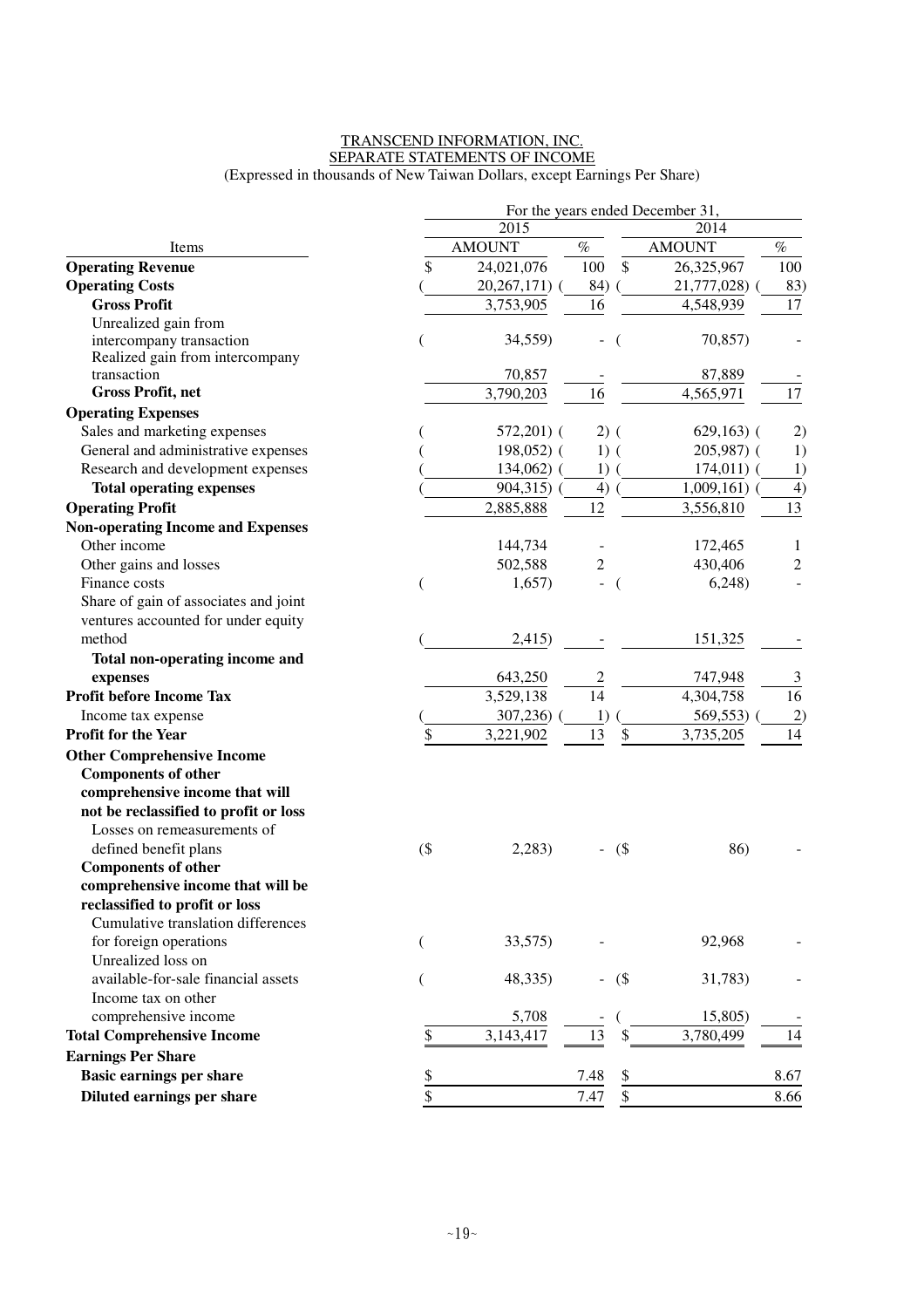# TRANSCEND INFORMATION, INC. SEPARATE STATEMENTS OF CHANGES IN EQUITY

| (Expressed in thousands of New Taiwan Dollars) |  |
|------------------------------------------------|--|
|------------------------------------------------|--|

|                                                |                 | <b>Capital Reserves</b><br><b>Retained Earnings</b> |                                                |                                               | Other equity interest     |                                     |                                                                    |                                                                         |                          |
|------------------------------------------------|-----------------|-----------------------------------------------------|------------------------------------------------|-----------------------------------------------|---------------------------|-------------------------------------|--------------------------------------------------------------------|-------------------------------------------------------------------------|--------------------------|
|                                                | Common stock    | Additional<br>paid-in capital                       | Capital surplus,<br>donated assets<br>received | Capital surplus,<br>net assets from<br>merger | Legal reserve             | Unappropriated<br>retained earnings | Currency<br>translation<br>differences of<br>foreign<br>operations | Unrealized gain or<br>loss on<br>available-for-sale<br>financial assets | Total equity             |
| $\sim$                                         |                 |                                                     |                                                |                                               |                           |                                     |                                                                    |                                                                         |                          |
| For the year ended December 31, 2014           |                 |                                                     |                                                |                                               |                           |                                     |                                                                    |                                                                         |                          |
| Balance at January 1, 2014                     | \$<br>4,307,617 | 4,759,841<br>$\mathbf{s}$                           | 4,106<br>\$                                    | 35,128<br>-S                                  | 2,733,339<br>\$           | 7,975,047<br>\$                     | 27,764<br>\$                                                       | (S<br>18,633)                                                           | \$19,824,209             |
| Appropriations of 2013 earnings: (Note 1)      |                 |                                                     |                                                |                                               |                           |                                     |                                                                    |                                                                         |                          |
| Legal reserve                                  |                 |                                                     |                                                |                                               | 319,896                   | 319,896)                            |                                                                    |                                                                         | $\overline{\phantom{a}}$ |
| Cash dividends                                 |                 |                                                     |                                                |                                               | $\sim$                    | 2,886,103)                          | ٠                                                                  | $\overline{\phantom{a}}$                                                | 2,886,103)               |
| Net income for the year                        |                 | $\sim$                                              | $\sim$                                         |                                               | $\overline{\phantom{a}}$  | 3,735,205                           | ٠                                                                  | $\overline{\phantom{a}}$                                                | 3,735,205                |
| Other comprehensive income for the year        |                 |                                                     |                                                |                                               |                           | 86                                  | 77,163                                                             | 31,783                                                                  | 45,294                   |
| Balance at December 31, 2014                   | 4,307,617<br>\$ | 4,759,841<br>\$.                                    | 4,106                                          | 35,128<br>-S                                  | 3,053,235<br>\$           | 8,504,167<br>\$                     | 104,927                                                            | 50,416<br>$($ \$                                                        | \$ 20,718,605            |
| For the year ended December 31, 2015           |                 |                                                     |                                                |                                               |                           |                                     |                                                                    |                                                                         |                          |
| Balance at January 1, 2015                     | 4,307,617<br>\$ | \$4,759,841                                         | 4.106<br><sup>\$</sup>                         | 35,128<br>-\$                                 | 3,053,235<br>$\mathbb{S}$ | 8,504,167<br>\$                     | 104,927<br>\$                                                      | (S<br>$50,416$ )                                                        | \$ 20,718,605            |
| Appropriations of 2014 earnings: (Note 2)      |                 |                                                     |                                                |                                               |                           |                                     |                                                                    |                                                                         |                          |
| Legal reserve                                  |                 |                                                     |                                                | $\sim$                                        | 373,521                   | 373,521)                            |                                                                    |                                                                         | $\sim$                   |
| Cash dividends                                 |                 |                                                     |                                                |                                               | $\sim$                    | 3,359,941)                          |                                                                    | $\overline{\phantom{a}}$                                                | 3,359,941)               |
| Net income for the year                        |                 | ٠                                                   |                                                |                                               | $\sim$                    | 3,221,902                           |                                                                    | $\overline{\phantom{a}}$                                                | 3,221,902                |
| Other comprehensive income (loss) for the year |                 |                                                     |                                                |                                               |                           | 2,283                               | 27,867                                                             | 48,335                                                                  | 78,485                   |
| Balance at December 31, 2015                   | 4,307,617<br>\$ | \$4,759,841                                         | 4,106<br>S                                     | 35,128<br>-S                                  | \$3,426,756               | 7,990,324<br>S.                     | 77,060                                                             | 98,751<br>$($ \$                                                        | \$ 20,502,081            |

Note 1: Directors' remuneration amounting to \$5,192 and employees' remuneration (bonus) amounting to \$25,962 had been deducted from the separate statement of income in 2013.

Note 2: Directors' remuneration amounting to \$6,049 and employees' remuneration (bonus) amounting to \$30,243 had been deducted from the separate statement of income in 2014.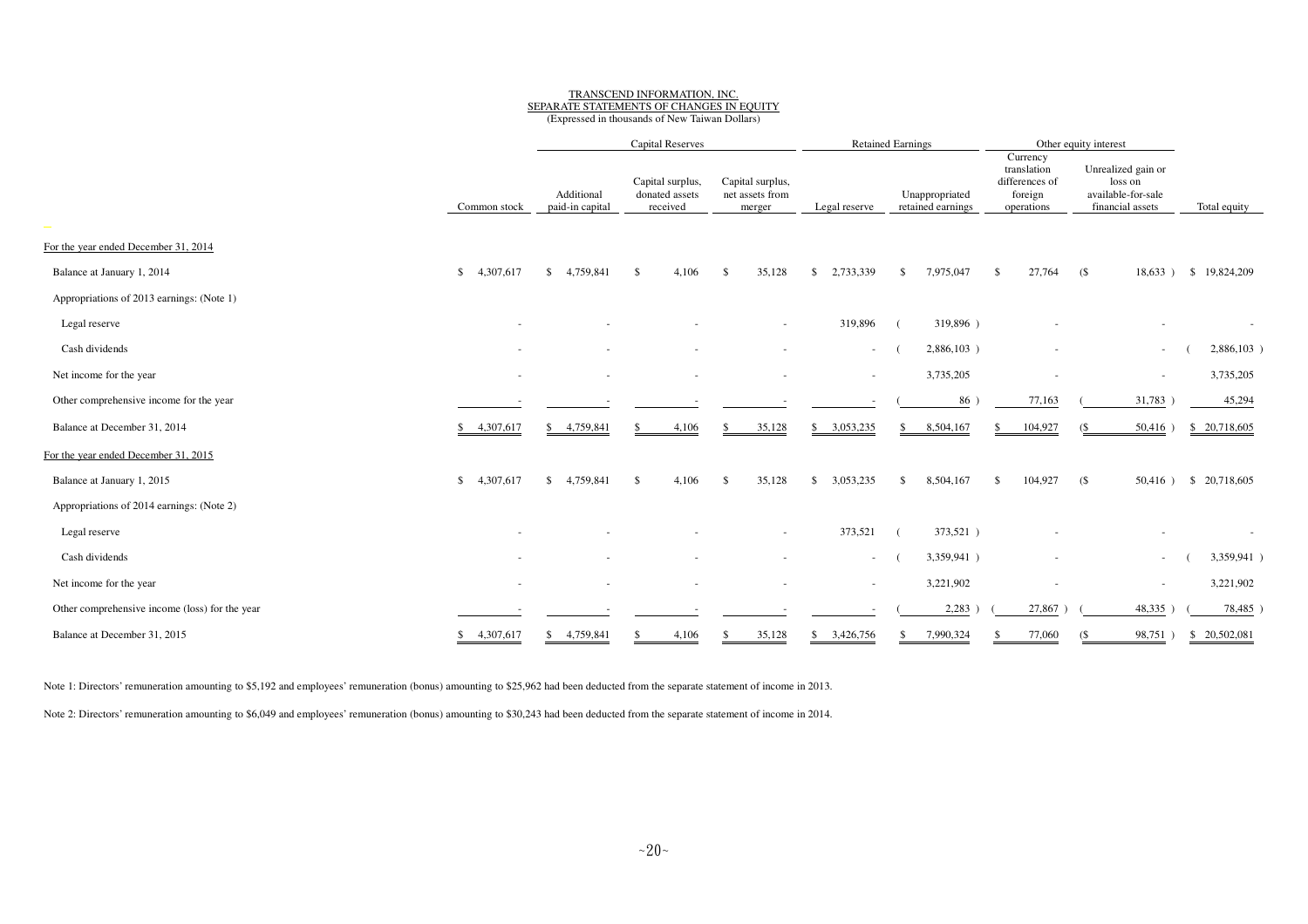#### TRANSCEND INFORMATION, INC. SEPARATE STATEMENTS OF CASH FLOWS

(Expressed in thousands of New Taiwan Dollars)

|                                                                                     |    | Year ended December 31 |                |               |  |  |  |  |
|-------------------------------------------------------------------------------------|----|------------------------|----------------|---------------|--|--|--|--|
|                                                                                     |    | 2015                   |                | 2014          |  |  |  |  |
| <b>CASH FLOWS FROM OPERATING ACTIVITIES</b>                                         |    |                        |                |               |  |  |  |  |
| Profit before tax for the year                                                      | \$ | 3,529,138              | \$             | 4,304,758     |  |  |  |  |
| Adjustments to reconcile profit before tax to net cash provided by operating        |    |                        |                |               |  |  |  |  |
| activities:                                                                         |    |                        |                |               |  |  |  |  |
| Income and expenses having no effect on cash flows                                  |    |                        |                |               |  |  |  |  |
| Unrealized gain from intercompany transaction                                       |    | 34,559                 |                | 70,857        |  |  |  |  |
| Realized gain from intercompany transaction                                         | (  | 70,857)                |                | 87,889)       |  |  |  |  |
| Net gains on financial assets at fair value through profit or loss                  |    | 37,777                 |                | 53,545)       |  |  |  |  |
| Gain on disposal of financial assets                                                | (  | 343)                   |                | 10,804)       |  |  |  |  |
| Share of gain of associates and joint ventures accounted for using equity<br>method |    | 2,415                  |                | 151,325)      |  |  |  |  |
| Provision for bad debt expense                                                      |    | 3,550                  |                | 12,463        |  |  |  |  |
| Depreciation expense                                                                |    | 133,619                |                | 126,323       |  |  |  |  |
| Net loss on financial liabilities at fair value through profit or loss              |    | 13                     |                |               |  |  |  |  |
| Interest expense                                                                    |    | 1,657                  |                |               |  |  |  |  |
| Interest income                                                                     |    | 136, 145)              |                | 164,053)      |  |  |  |  |
| Dividend income                                                                     |    | $11,016$ )             |                | 13,781)       |  |  |  |  |
| Gain on disposal of property, plant and equipment                                   |    |                        |                | 525)          |  |  |  |  |
| Changes in assets/liabilities relating to operating activities                      |    |                        |                |               |  |  |  |  |
| Net changes in assets relating to operating activities                              |    |                        |                |               |  |  |  |  |
| Notes and accounts receivable                                                       | (  | 40,750)                |                | 137,464)      |  |  |  |  |
| Other receivables                                                                   |    | 118,351                |                | $11,555$ )    |  |  |  |  |
| Inventories                                                                         |    | 1,822,485              |                | 1,328,465)    |  |  |  |  |
| Other current assets                                                                | (  | 1,393)                 |                | 1,048)        |  |  |  |  |
| Net changes in liabilities relating to operating activities                         |    |                        |                |               |  |  |  |  |
| Notes and accounts payable                                                          |    | 2,707,842)             |                | 863,255       |  |  |  |  |
| Other payables                                                                      |    | 52,229)                |                | 73,637        |  |  |  |  |
| Other payables to related parties                                                   |    | 902)                   |                | 988           |  |  |  |  |
| Other current liabilities                                                           |    | 1,308)                 |                | 1,173)        |  |  |  |  |
| Other non-current liabilities                                                       |    | 759                    |                | 22,888        |  |  |  |  |
| Cash generated from operations                                                      |    | 2,661,538              |                | 3,513,542     |  |  |  |  |
| Cash dividends received                                                             |    | 1,170,843              |                | 13,781        |  |  |  |  |
| Interest received                                                                   |    | 143,085                |                | 159,087       |  |  |  |  |
| Interest paid                                                                       |    | 1,657)                 |                | 6,248)        |  |  |  |  |
| Income tax paid                                                                     |    | 508,078)               |                | 448,865)      |  |  |  |  |
| Net cash provided by operating activities                                           |    | 3,465,731              |                | 3,231,297     |  |  |  |  |
| CASH FLOWS FROM INVESTING ACTIVITIES                                                |    |                        |                |               |  |  |  |  |
| Acquisition of bond investments without active markets                              |    | 751,339)               | $\overline{ }$ | 765,473)      |  |  |  |  |
| Disposal of bond investments without active markets                                 |    | 729,290                |                | 265,265       |  |  |  |  |
| Acquisition of property, plant and equipment (including investment                  |    |                        |                |               |  |  |  |  |
| property)                                                                           |    | $51,853$ ) (           |                | 64,341)       |  |  |  |  |
| Proceeds from disposal of property, plant and equipment                             |    |                        |                | 695           |  |  |  |  |
| Increase in investments accounted for using equity method                           |    |                        |                | $103,008$ )   |  |  |  |  |
| (Increase) decrease in other non-current assets                                     |    | 42,349                 |                | 70,564)       |  |  |  |  |
| Net cash used in investing activities                                               |    | 31,553)                |                | 737,426       |  |  |  |  |
| <b>CASH FLOWS FROM FINANCING ACTIVITIES</b>                                         |    |                        |                |               |  |  |  |  |
| Increase in short-term borrowings                                                   |    | 14,025)                |                | 211,260       |  |  |  |  |
| Payment of cash dividends (including cash distribution of capital reserve)          |    | 3,359,941)             |                | $2,886,103$ ) |  |  |  |  |
| Net cash used in financing activities                                               |    | 3,373,966)             |                | 2,674,843)    |  |  |  |  |
| (Decrease) increase in cash and cash equivalents                                    |    | 60,212                 |                | 180,972)      |  |  |  |  |
| Cash and cash equivalents at beginning of year                                      |    | 10,807,417             |                | 10,988,389    |  |  |  |  |
| Cash and cash equivalents at end of year                                            | \$ | 10,867,629             | \$             | 10,807,417    |  |  |  |  |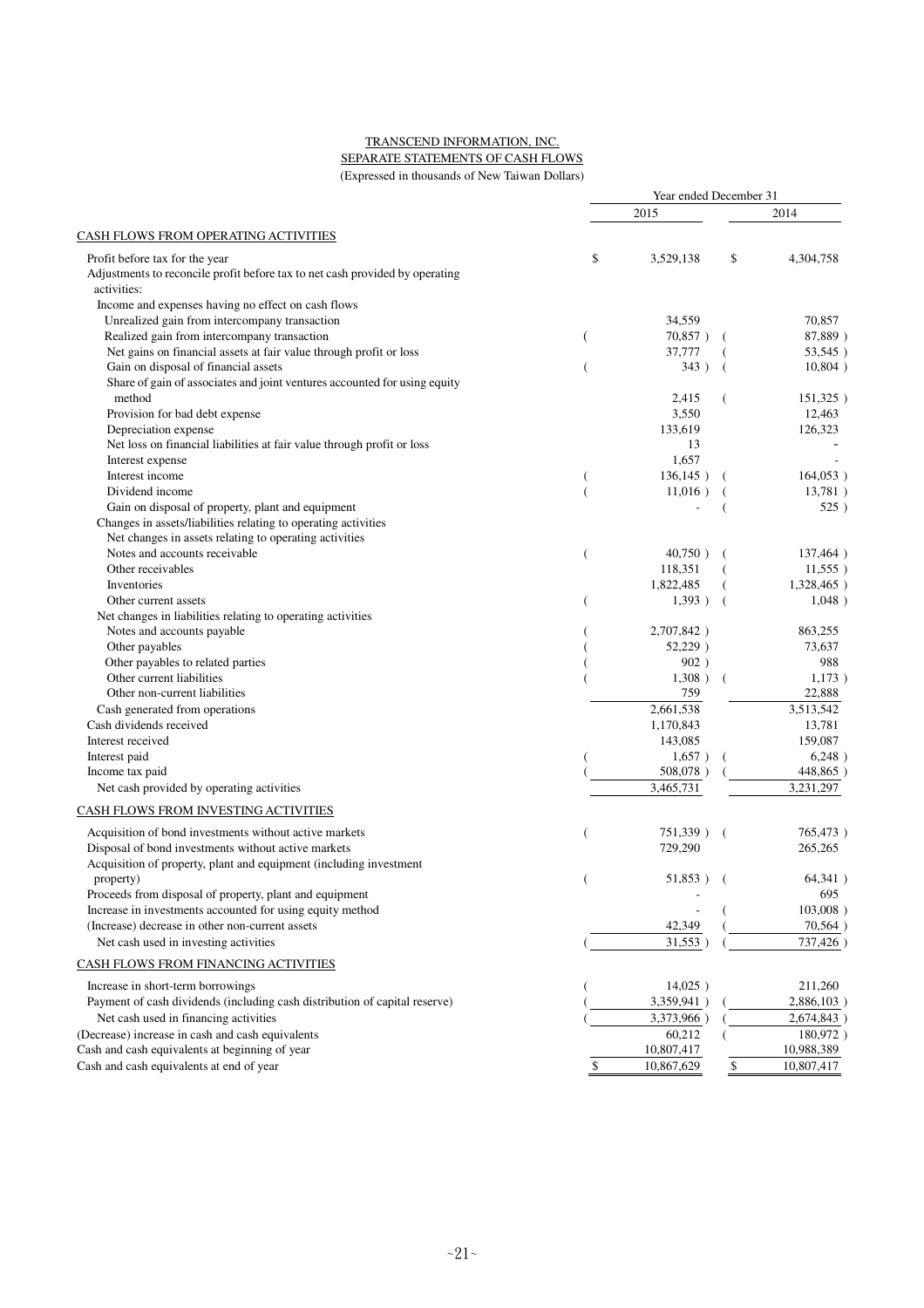# **Attachment V** REPORT OF INDEPENDENT ACCOUNTANTS TRANSLATED FROM CHINESE

#### PWCR15000292

To the Board of Directors and Stockholders of Transcend Information, Inc.

We have audited the accompanying consolidated balance sheets of Transcend Information, Inc. and its subsidiaries as of December 31, 2015 and 2014 and the related consolidated statements of comprehensive income, of changes in equity, and of cash flows for the years then ended. These consolidated financial statements are the responsibility of the Company's management. Our responsibility is to express an opinion on these consolidated financial statements based on our audits.

We conducted our audits in accordance with the "Regulations Governing Auditing and Attestation of Financial Statements by Certified Public Accountants" and generally accepted auditing standards in the Republic of China. Those standards require that we plan and perform the audit to obtain reasonable assurance about whether the financial statements are free of material misstatement. An audit includes examining, on a test basis, evidence supporting the amounts and disclosures in the financial statements. An audit also includes assessing the accounting principles used and significant estimates made by management, as well as evaluating the overall financial statement presentation. We believe that our audits provide a reasonable basis for our opinion.

In our opinion, the consolidated financial statements referred to above present fairly, in all material respects, the financial position of Transcend Information, Inc. and its subsidiaries as of December 31, 2015 and 2014, and their financial performance and cash flows for the years then ended in conformity with the "Rules Governing the Preparations of Financial Statements by Securities Issuers" and the International Financial Reporting Standards, International Accounting Standards, IFRIC Interpretations, and SIC Interpretations as endorsed by the Financial Supervisory Commission.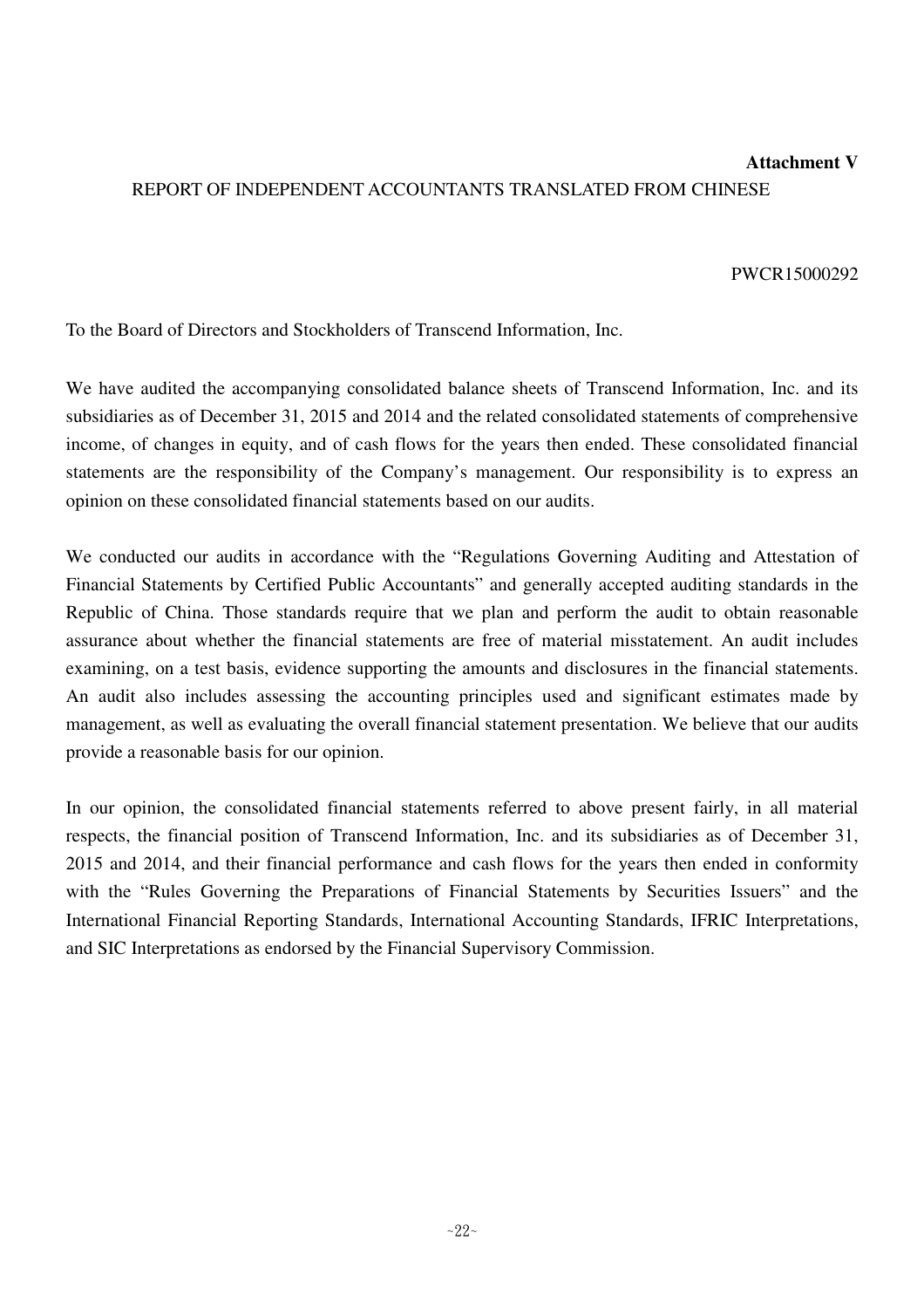We have also audited the parent company only financial statements of Transcend Information, Inc. (not presented herein) as of and for the years ended December 31, 2015 and 2014, and have expressed an unqualified opinion on such financial statements.

March 10, 2016 Taipei, Taiwan Republic of China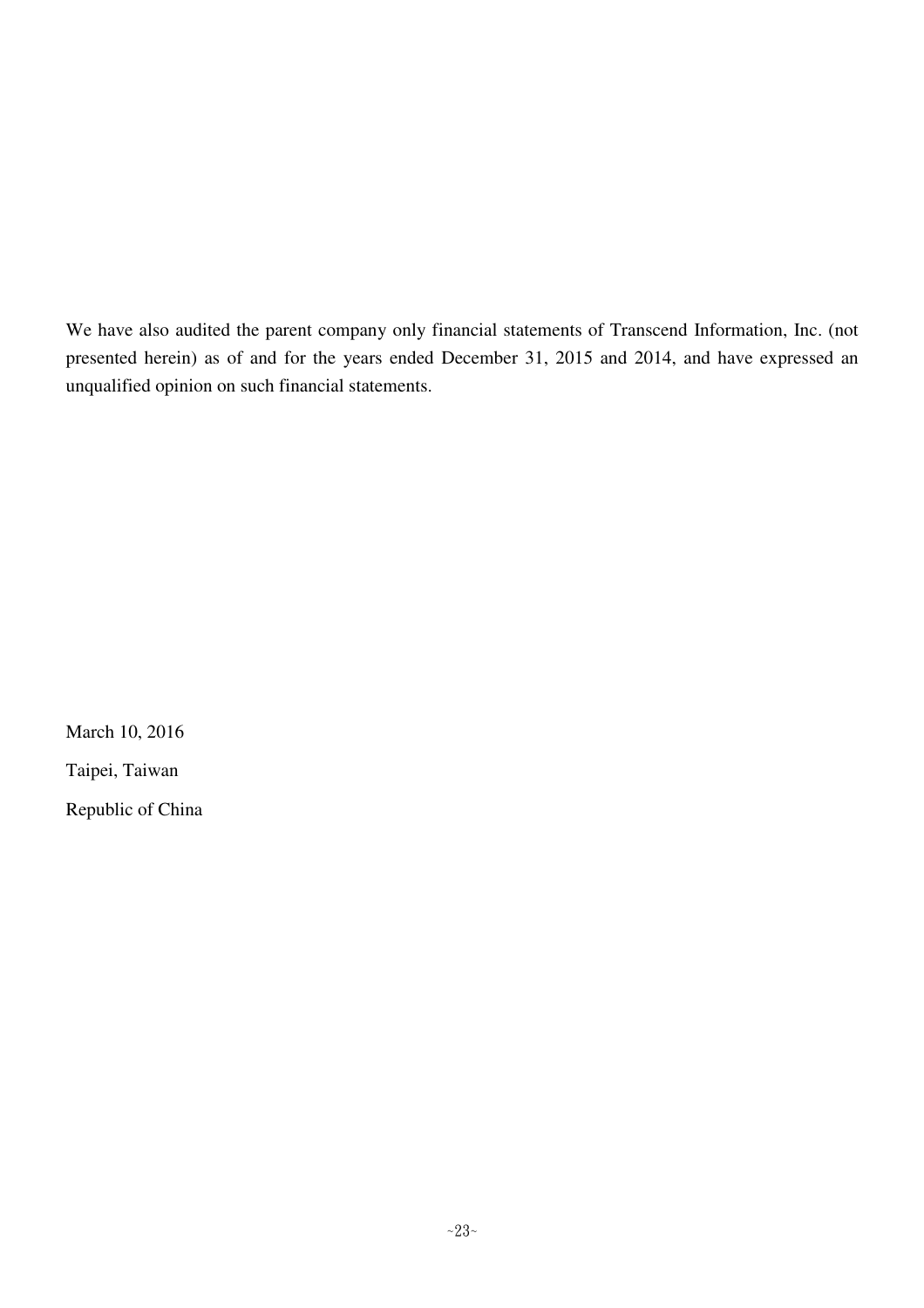#### TRANSCEND INFORMATION, INC. AND SUBSIDIARIES CONSOLIDATED BALANCE SHEETS (Expressed in thousands of New Taiwan Dollars)

|                                           | December 31, 2015 |               |                          |               | December 31, 2014 |                          |  |
|-------------------------------------------|-------------------|---------------|--------------------------|---------------|-------------------|--------------------------|--|
| Assets                                    |                   | <b>AMOUNT</b> | $\%$                     | <b>AMOUNT</b> | $\%$              |                          |  |
| <b>Current assets</b>                     |                   |               |                          |               |                   |                          |  |
| Cash and cash equivalents                 | \$                | 11,195,368    | 46                       | \$            | 11,565,344        | 44                       |  |
| Current financial assets at fair value    |                   |               |                          |               |                   |                          |  |
| through profit or loss                    |                   | 15,768        |                          |               | 53,545            |                          |  |
| Current bond investments without active   |                   |               |                          |               |                   |                          |  |
| market                                    |                   | 897,180       | 4                        |               | 637,025           | 3                        |  |
| Notes receivable, net                     |                   | 959           |                          |               |                   |                          |  |
| Accounts receivable, net                  |                   | 3,203,340     | 13                       |               | 2,993,131         | 11                       |  |
| Accounts receivable- related parties, net |                   | 9,347         | $\overline{a}$           |               |                   |                          |  |
| Other receivables                         |                   | 129,031       | $\mathbf{1}$             |               | 283,316           | 1                        |  |
| Inventories, net                          |                   | 4,513,756     | 19                       |               | 6,364,987         | 24                       |  |
| Other current assets                      |                   | 52,486        | $\overline{\phantom{a}}$ |               | 44,515            | $\overline{\phantom{m}}$ |  |
| <b>Current Assets</b>                     |                   | 20,017,235    | 83                       |               | 21,941,863        | 83                       |  |
| Non-current assets                        |                   |               |                          |               |                   |                          |  |
| Available-for-sale financial              |                   |               |                          |               |                   |                          |  |
| assets-non-current                        |                   | 184,304       | $\mathbf{1}$             |               | 232,639           | $\mathbf{1}$             |  |
| Investments accounted for using equity    |                   |               |                          |               |                   |                          |  |
| method                                    |                   | 317,555       | $\mathbf{1}$             |               | 332,593           | 1                        |  |
| Property, plant and equipment, net        |                   | 2,995,091     | 13                       |               | 3,160,974         | 12                       |  |
| Investment property, net                  |                   | 290,581       | $\mathbf 1$              |               | 298,614           | $\mathbf{1}$             |  |
| Deferred tax assets                       |                   | 72,777        | $\overline{a}$           |               | 92,319            | $\mathbf{1}$             |  |
| Other non-current assets                  |                   | 185,706       | $\mathbf{1}$             |               | 234,238           | $\mathbf{1}$             |  |
| <b>Non-current Assets</b>                 |                   | 4,046,014     | 17                       |               | 4,351,377         | 17                       |  |
| <b>Total Assets</b>                       | \$                | 24,063,249    | $100\,$                  | \$            | 26,293,240        | 100                      |  |
|                                           |                   |               |                          |               |                   |                          |  |

(Continued)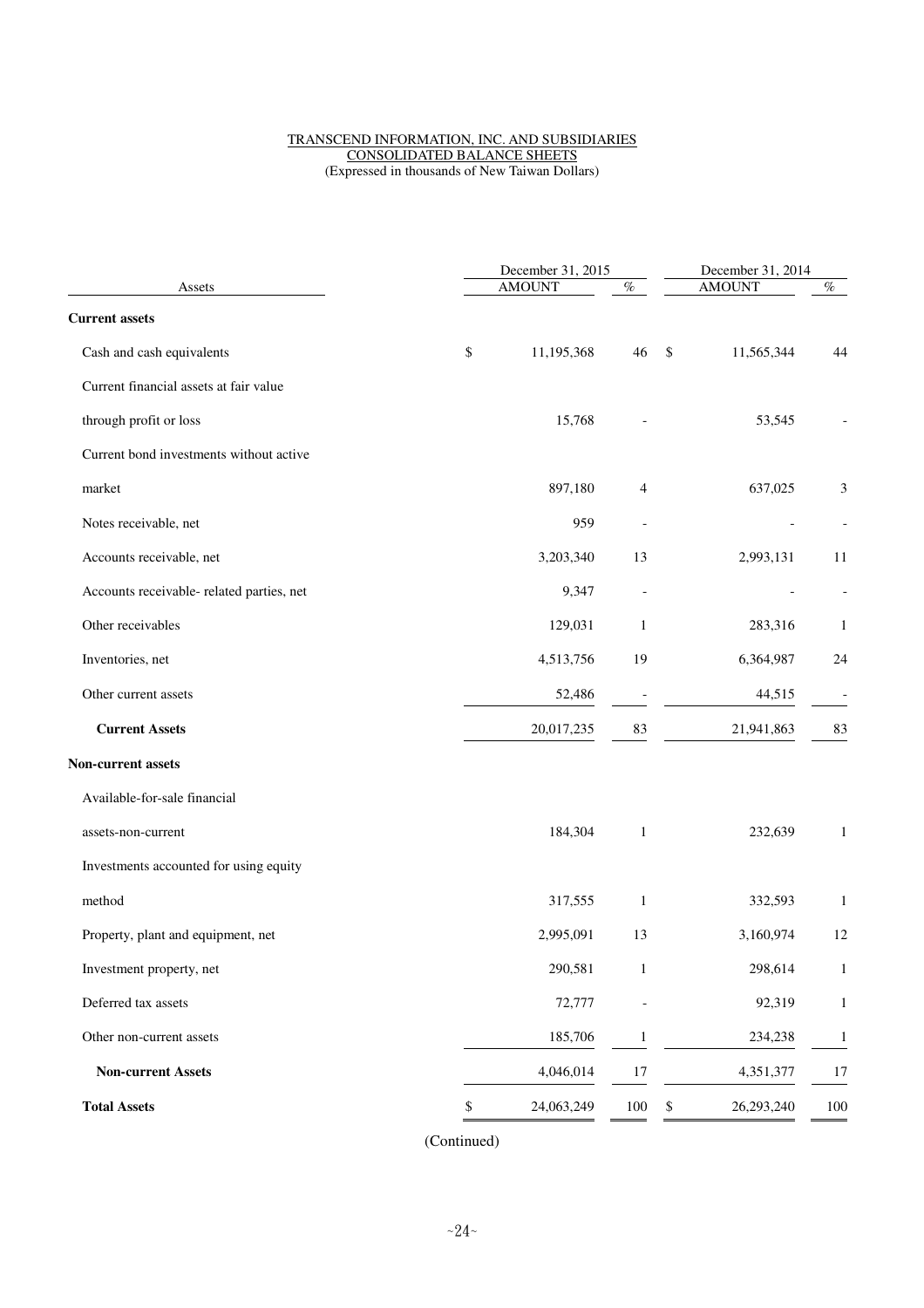|                                             | (Expressed in thousands of New Taiwan Dollars) | December 31, 2014                  |                |                  |                |  |
|---------------------------------------------|------------------------------------------------|------------------------------------|----------------|------------------|----------------|--|
| Liabilities and Equity                      |                                                | December 31, 2015<br><b>AMOUNT</b> | $\%$           | <b>AMOUNT</b>    | $\%$           |  |
| <b>Current liabilities</b>                  |                                                |                                    |                |                  |                |  |
| Short-term borrowings                       | \$                                             | 901,425                            | $\overline{4}$ | \$<br>903,300    |                |  |
| Financial liabilities at fair value through |                                                |                                    |                |                  |                |  |
| profit or loss - current                    |                                                | 13                                 |                |                  |                |  |
| Notes payable                               |                                                |                                    |                | $\,8$            |                |  |
| Accounts payable                            |                                                | 1,589,112                          | 7              | 3,202,531        | 12             |  |
| Accounts payable to related parties         |                                                | 58,560                             |                | 74,185           |                |  |
| Other payables                              |                                                | 366,932                            | 2              | 475,052          | 2              |  |
| Current tax liabilities                     |                                                | 280,861                            | $\mathbf{1}$   | 319,927          | 1              |  |
| Other current liabilities                   |                                                | 36,092                             |                | 60,063           |                |  |
| <b>Current Liabilities</b>                  |                                                | 3,232,995                          | 14             | 5,035,066        | 19             |  |
| <b>Non-current liabilities</b>              |                                                |                                    |                |                  |                |  |
| Deferred tax liabilities                    |                                                | 259,348                            | $\mathbf{1}$   | 485,378          | 2              |  |
| Other non-current liabilities               |                                                | 68,825                             |                | 54,191           |                |  |
| <b>Non-current Liabilities</b>              |                                                | 328,173                            | 1              | 539,569          | $\overline{c}$ |  |
| <b>Total Liabilities</b>                    |                                                | 3,561,168                          | 15             | 5,574,635        | 21             |  |
| Share capital                               |                                                |                                    |                |                  |                |  |
| Common stock                                |                                                | 4,307,617                          | 18             | 4,307,617        | 16             |  |
| <b>Capital surplus</b>                      |                                                |                                    |                |                  |                |  |
| Capital surplus                             |                                                | 4,799,075                          | 20             | 4,799,075        | 18             |  |
| <b>Retained earnings</b>                    |                                                |                                    |                |                  |                |  |
| Legal reserve                               |                                                | 3,426,756                          | 14             | 3,053,235        | 12             |  |
| Unappropriated retained earnings            |                                                | 7,990,324                          | 33             | 8,504,167        | 32             |  |
| Other equity interest                       |                                                |                                    |                |                  |                |  |
| Other equity interest                       |                                                | 21,691)                            |                | 54,511           | 1              |  |
| Total equity attributable to owners of      |                                                |                                    |                |                  |                |  |
| parent                                      |                                                | 20,502,081                         | 85             | 20,718,605       | 79             |  |
| <b>Total Equity</b>                         |                                                | 20,502,081                         | 85             | 20,718,605       | 79             |  |
| Significant contingent liabilities and      |                                                |                                    |                |                  |                |  |
| unrecognized contract commitments           |                                                |                                    |                |                  |                |  |
| Significant subsequent event                |                                                |                                    |                |                  |                |  |
| <b>Total Liabilities and Equity</b>         | \$                                             | 24,063,249                         | 100            | \$<br>26,293,240 | 100            |  |

#### TRANSCEND INFORMATION, INC. AND SUBSIDIARIES CONSOLIDATED BALANCE SHEETS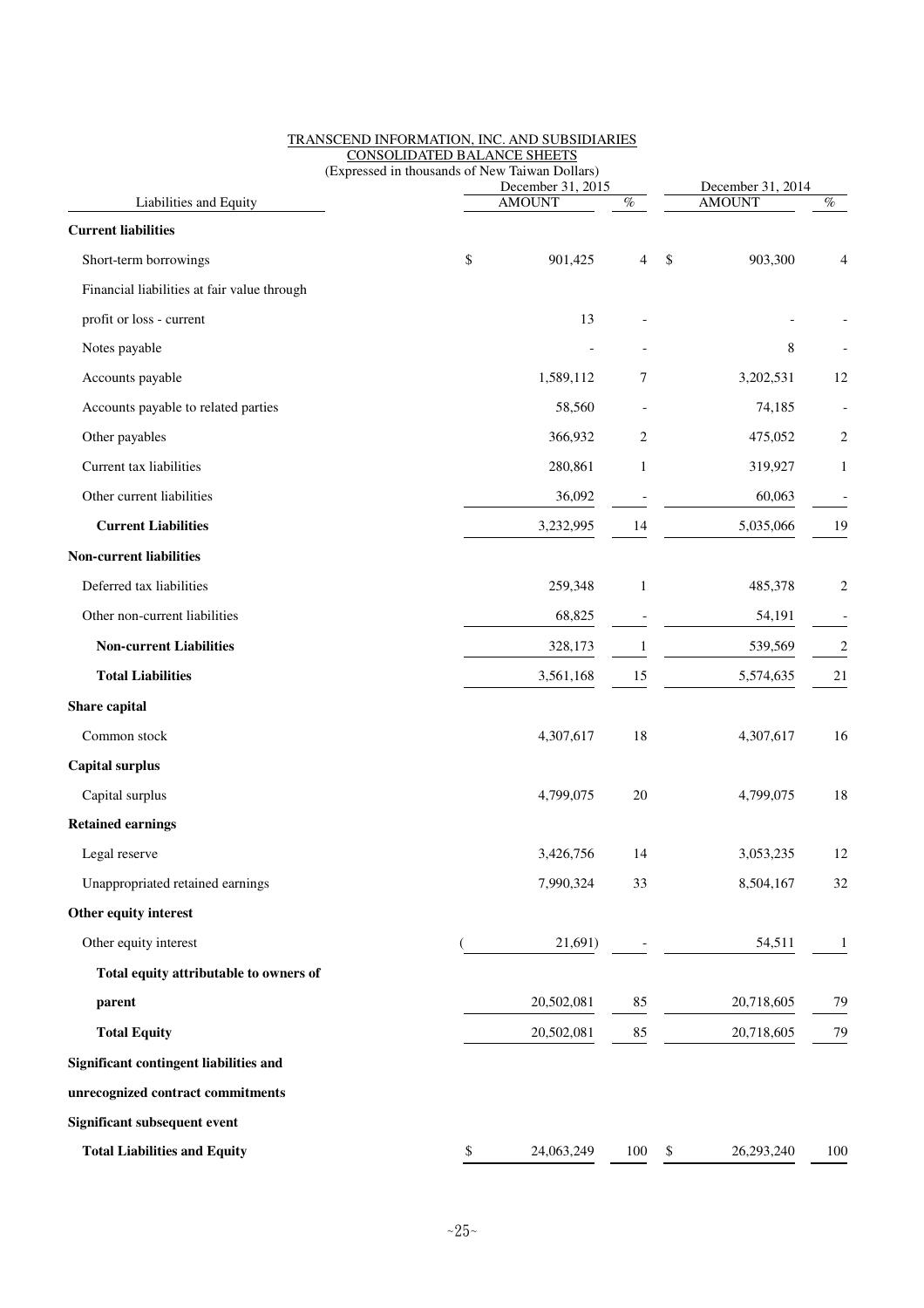## TRANSCEND INFORMATION, INC. AND SUBSIDIARIES CONSOLIDATED STATEMENTS OF INCOME

(Expressed in thousands of New Taiwan Dollars, except Earnings Per Share)

|                                          |        | Year ended December 31 |                 |                |                 |                 |  |  |  |  |
|------------------------------------------|--------|------------------------|-----------------|----------------|-----------------|-----------------|--|--|--|--|
|                                          |        | 2015                   |                 |                | 2014 (Adjusted) |                 |  |  |  |  |
| Items                                    |        | <b>AMOUNT</b>          | $\%$            |                | <b>AMOUNT</b>   | $\%$            |  |  |  |  |
| <b>Operating Revenue</b>                 | \$     | 24,913,287             | 100             | \$             | 27,219,495      | 100             |  |  |  |  |
| <b>Operating Costs</b>                   |        | 20,211,736)            | 81)             |                | 21,678,630)     | 80)             |  |  |  |  |
| <b>Gross Profit</b>                      |        | 4,701,551              | 19              |                | 5,540,865       | 20              |  |  |  |  |
| <b>Operating Expenses</b>                |        |                        |                 |                |                 |                 |  |  |  |  |
| Sales and marketing expenses             |        | $1,096,006$ (          | $4)$ (          |                | $1,180,034$ (   | 4)              |  |  |  |  |
| General and administrative expenses      |        | 419,887) (             | $2)$ (          |                | 439,532) (      | 1)              |  |  |  |  |
| Research and development expenses        |        | 134,062)               | 1)              |                | 174,011)        | 1)              |  |  |  |  |
| <b>Total operating expenses</b>          |        | 1,649,955              | 7)              |                | 1,793,577)      | 6)              |  |  |  |  |
| <b>Operating Profit</b>                  |        | 3,051,596              | 12              |                | 3,747,288       | 14              |  |  |  |  |
| <b>Non-operating Income and Expenses</b> |        |                        |                 |                |                 |                 |  |  |  |  |
| Other income                             |        | 162,637                | 1               |                | 193,524         | 1               |  |  |  |  |
| Other gains and losses                   |        | 517,669                | $\overline{c}$  |                | 460,021         | 1               |  |  |  |  |
| Finance costs                            |        | 3,636)                 |                 | $\overline{ }$ | 8,209)          |                 |  |  |  |  |
| Share of (loss) gain of associates and   |        |                        |                 |                |                 |                 |  |  |  |  |
| joint ventures accounted for under       |        |                        |                 |                |                 |                 |  |  |  |  |
| equity method                            |        | 15,038)                |                 |                | 8,330           |                 |  |  |  |  |
| Total non-operating income and           |        |                        |                 |                |                 |                 |  |  |  |  |
| expenses                                 |        | 661,632                | 3               |                | 653,666         | $\overline{2}$  |  |  |  |  |
| <b>Profit before Income Tax</b>          |        | 3,713,228              | $\overline{15}$ |                | 4,400,954       | $\overline{16}$ |  |  |  |  |
| Income tax expense                       |        | 491,326)               | 2)              |                | 665,749)        | 2)              |  |  |  |  |
| <b>Profit for the Year</b>               | \$     | 3,221,902              | 13              | \$             | 3,735,205       | 14              |  |  |  |  |
| <b>Other Comprehensive Income</b>        |        |                        |                 |                |                 |                 |  |  |  |  |
| <b>Components of other</b>               |        |                        |                 |                |                 |                 |  |  |  |  |
| comprehensive income that will not       |        |                        |                 |                |                 |                 |  |  |  |  |
| be reclassified to profit or loss        |        |                        |                 |                |                 |                 |  |  |  |  |
| Losses on remeasurements of              |        |                        |                 |                |                 |                 |  |  |  |  |
| defined benefit plans                    | $($ \$ | 2,283)                 |                 | (              | 86)             |                 |  |  |  |  |
| <b>Components of other</b>               |        |                        |                 |                |                 |                 |  |  |  |  |
| comprehensive income that will be        |        |                        |                 |                |                 |                 |  |  |  |  |
| reclassified to profit or loss           |        |                        |                 |                |                 |                 |  |  |  |  |
| Cumulative translation differences       |        |                        |                 |                |                 |                 |  |  |  |  |
| for foreign operations                   |        | 33,575)                |                 |                | 92,968          |                 |  |  |  |  |
| Unrealized loss on available-for-sale    |        |                        |                 |                |                 |                 |  |  |  |  |
| financial assets                         |        | 48,335)                |                 |                | 31,783)         |                 |  |  |  |  |
| Income tax on other comprehensive        |        |                        |                 |                |                 |                 |  |  |  |  |
| income                                   |        | 5,708                  |                 |                | 15,805)         |                 |  |  |  |  |
| <b>Total Comprehensive Income</b>        | \$     | 3,143,417              | 13              | \$             | 3,780,499       | 14              |  |  |  |  |
| Net Profit attributable to:              |        |                        |                 |                |                 |                 |  |  |  |  |
| Owners of parent                         | \$     | 3,221,902              | 13              | \$             | 3,735,205       | 14              |  |  |  |  |
| <b>Comprehensive Income attributable</b> |        |                        |                 |                |                 |                 |  |  |  |  |
| to:                                      |        |                        |                 |                |                 |                 |  |  |  |  |
| Owners of parent                         | \$     | 3,143,417              | 13              | \$             | 3,780,499       | 14              |  |  |  |  |
| <b>Earnings Per Share</b>                |        |                        |                 |                |                 |                 |  |  |  |  |
| <b>Basic earnings per share</b>          | \$     |                        | 7.48            | \$             |                 | 8.67            |  |  |  |  |
| Diluted earnings per share               | \$     |                        | 7.47            | \$             |                 | 8.66            |  |  |  |  |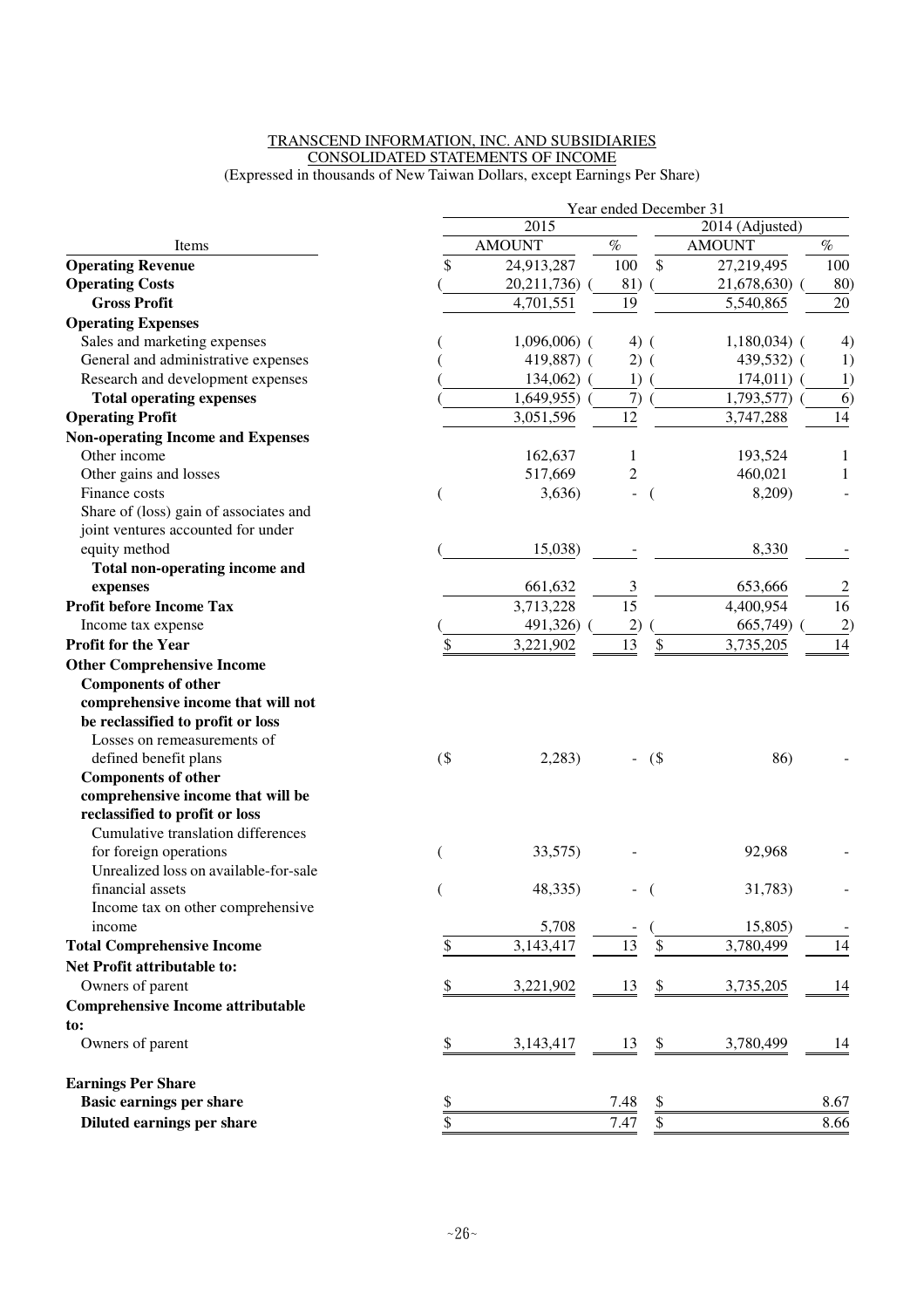# TRANSCEND INFORMATION, INC. AND SUBSIDIARIES CONSOLIDATED STATEMENTS OF CHANGES IN EQUITY

(Expressed in thousands of New Taiwan Dollars)

|                                                |                 |                               |                                                |                                               | Equity attributable to owners of the parent |                                     |                                                                    |                                                                         |                        |
|------------------------------------------------|-----------------|-------------------------------|------------------------------------------------|-----------------------------------------------|---------------------------------------------|-------------------------------------|--------------------------------------------------------------------|-------------------------------------------------------------------------|------------------------|
|                                                |                 |                               | <b>Capital Reserves</b>                        |                                               |                                             | <b>Retained Earnings</b>            |                                                                    | Other equity interest                                                   |                        |
|                                                | Common stock    | Additional<br>paid-in capital | Capital surplus,<br>donated assets<br>received | Capital surplus,<br>net assets from<br>merger | Legal reserve                               | Unappropriated<br>retained earnings | Currency<br>translation<br>differences of<br>foreign<br>operations | Unrealized gain or<br>loss on<br>available-for-sale<br>financial assets | Total equity           |
| Year ended December 31, 2014                   |                 |                               |                                                |                                               |                                             |                                     |                                                                    |                                                                         |                        |
| Balance at January 1, 2014                     | 4,307,617<br>\$ | \$4,759,841                   | $\mathcal{S}$<br>4,106                         | 35,128<br>$\mathcal{S}$                       | 2,733,339<br>$\mathbb{S}$                   | 7,975,047<br>\$                     | 27,764<br>\$                                                       | (<br>18,633)                                                            | \$19,824,209           |
| Appropriation of 2013 earnings                 |                 |                               |                                                |                                               |                                             |                                     |                                                                    |                                                                         |                        |
| Legal reserve                                  |                 |                               |                                                |                                               | 319,896                                     | 319,896)                            |                                                                    |                                                                         |                        |
| Cash dividends                                 |                 |                               |                                                |                                               | $\sim$                                      | 2,886,103)                          |                                                                    | $\overline{\phantom{a}}$                                                | 2,886,103)             |
| Net income for the year                        |                 |                               |                                                |                                               | $\sim$                                      | 3,735,205                           |                                                                    | $\overline{\phantom{a}}$                                                | 3,735,205              |
| Other comprehensive income (loss) for the year |                 |                               |                                                |                                               |                                             | 86 <sup>°</sup>                     | 77,163                                                             | 31,783                                                                  | 45,294                 |
| Balance at December 31, 2014                   | 4,307,617<br>\$ | \$ 4,759,841                  | 4,106                                          | 35,128<br>-S                                  | \$3,053,235                                 | 8,504,167<br>\$                     | 104,927                                                            | $50,416$ )<br><b>(S</b>                                                 | \$ 20,718,605          |
| Year ended December 31, 2015                   |                 |                               |                                                |                                               |                                             |                                     |                                                                    |                                                                         |                        |
| Balance at January 1, 2015                     | \$<br>4,307,617 | \$4,759,841                   | $\mathbb{S}$<br>4,106                          | 35,128<br>-S                                  | 3,053,235<br><sup>\$</sup>                  | 8,504,167<br><sup>\$</sup>          | 104,927<br>\$                                                      | (                                                                       | 50,416 ) \$ 20,718,605 |
| Appropriations of 2014 earnings                |                 |                               |                                                |                                               |                                             |                                     |                                                                    |                                                                         |                        |
| Legal reserve                                  |                 |                               |                                                |                                               | 373,521                                     | 373,521)                            |                                                                    |                                                                         |                        |
| Cash dividends                                 |                 |                               |                                                |                                               | $\sim$                                      | 3,359,941)                          |                                                                    | $\overline{\phantom{a}}$                                                | 3,359,941)             |
| Net income for the year                        | $\sim$          | $\sim$                        |                                                | $\overline{\phantom{a}}$                      | $\sim$                                      | 3,221,902                           | ٠                                                                  | $\overline{\phantom{a}}$                                                | 3,221,902              |
| Other comprehensive loss for the year          |                 |                               |                                                |                                               |                                             | 2,283                               | 27,867                                                             | 48,335                                                                  | 78,485                 |
| Balance at December 31, 2015                   | 4,307,617<br>\$ | \$4,759,841                   | 4,106                                          | 35,128<br>-S                                  | 3,426,756<br>S.                             | 7,990,324                           | 77,060                                                             | 98,751<br><b>(S</b>                                                     | \$ 20,502,081          |